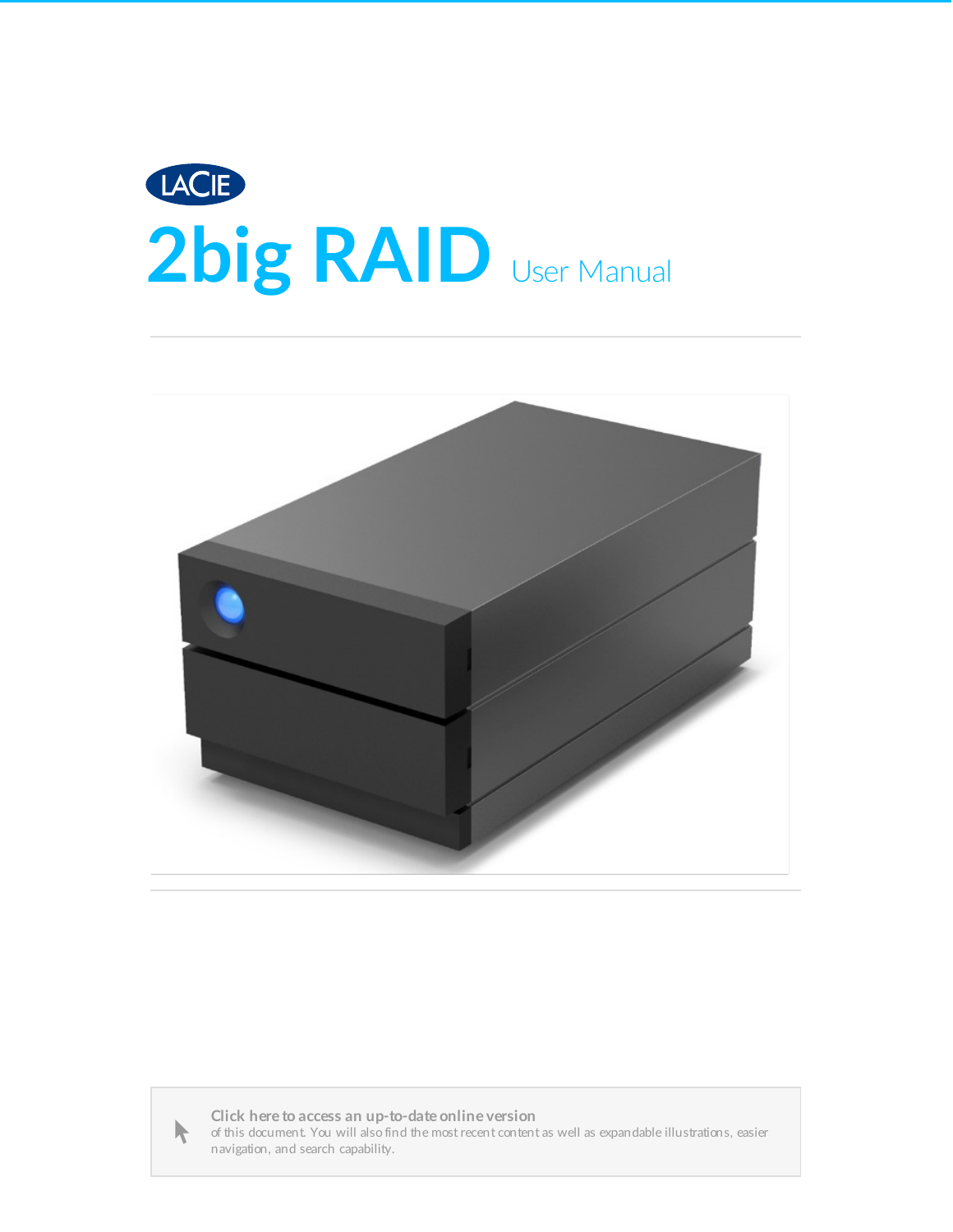#### Contents

|--|--|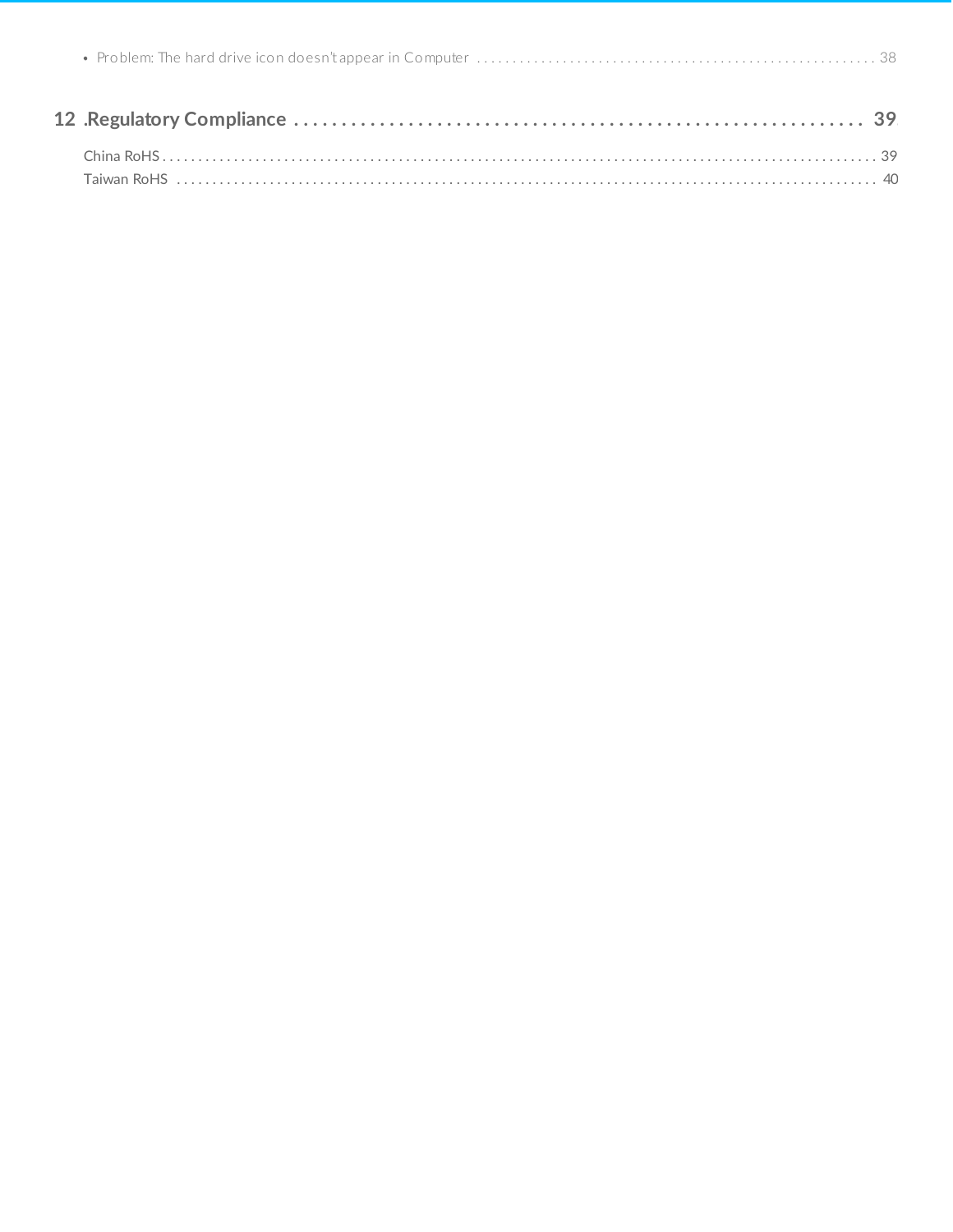# <span id="page-4-0"></span>Introduction

This manual provides details on configuring and managing your LaCie 2big RAID. For common questions and answers about your device, please see Frequently Asked Questions.

You can get the latest tips regarding your product and updated technical [information](https://www.lacie.com/support/2big-raid) at LaCie customer support.

#### <span id="page-4-1"></span>**Box content**

- LaCie 2big RAID
- USB-C (USB 3.1 Gen 2) cable
- USB-C to USB-A (USB 3.0/USB 2.0) cable
- External power supply
- Quick Install Guide
	- **Important**—Save your packaging. If you experience problems with your hard drive and want to exchange it, the hard drive must be returned in its original packaging.

## <span id="page-4-2"></span>**Storage and RAID management**

You can use Toolkit to set up 2big RAID, create backup plans, and more. See the [Toolkit](https://www.lacie.com/manuals/software/toolkit/) user manual for details.

Advanced RAID [configurations](https://www.lacie.com/manuals/lrm/2-bay) can be performed with LaCie RAID Manager. See the LaCie RAID Manager for 2-Bay Devices user manual for details.

## <span id="page-4-3"></span>**Minimum computer system requirements**

- macOS® 10.12 or later
- Windows 10 or later

## <span id="page-4-4"></span>**Minimum free disk space**

600MB recommended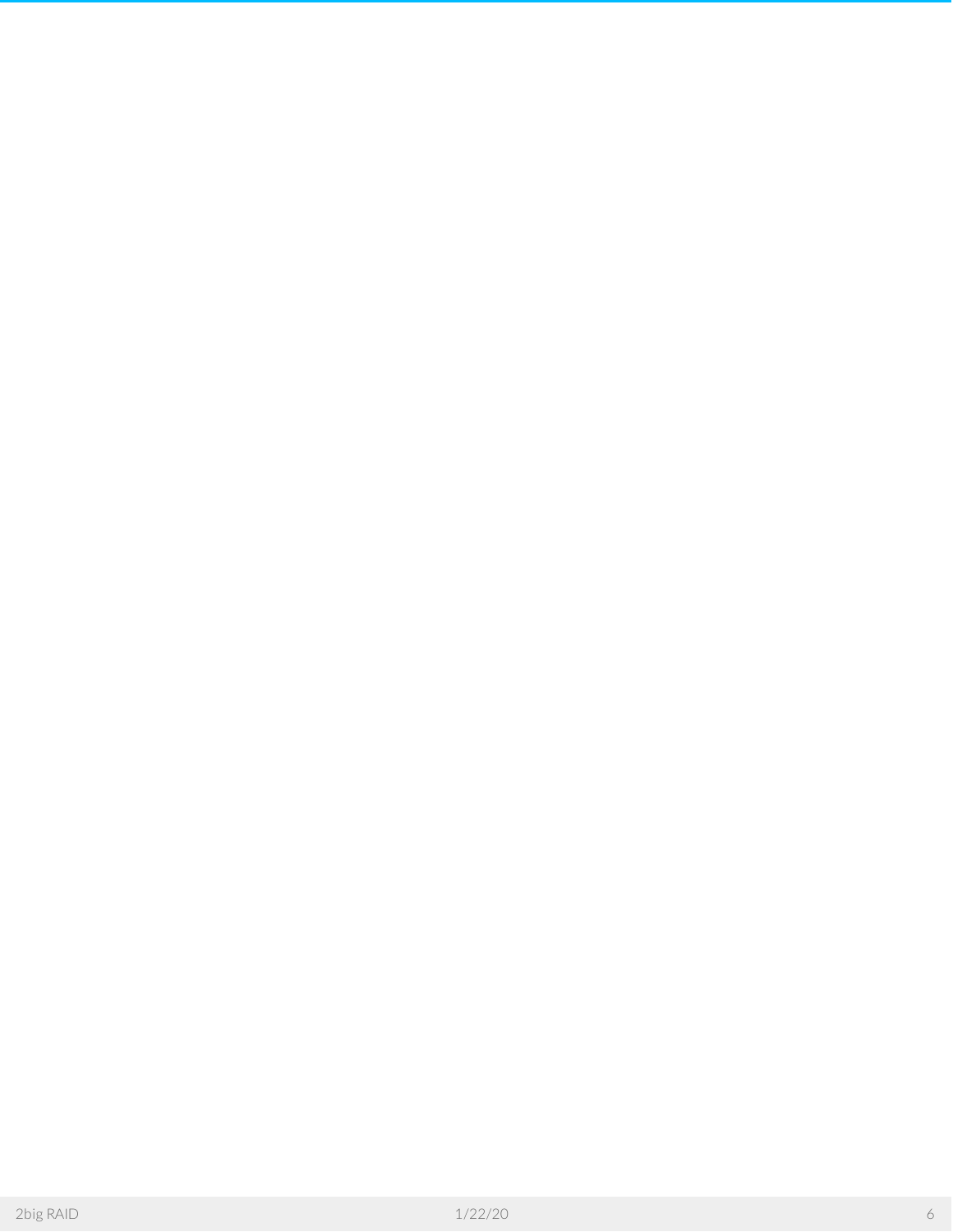# <span id="page-6-0"></span>System Overview

## <span id="page-6-1"></span>**Specifications**

#### <span id="page-6-2"></span>**Enclosure dimensions**

| Side   | Dimensions (mm) |
|--------|-----------------|
| Width  | 118             |
| Height | 88.5            |
| Length | 217             |

#### <span id="page-6-3"></span>**Enclosure weight**

| Capacity | Weight (kg) |
|----------|-------------|
| 4TB      | 2.4         |
| 8TB      | 2.8         |
| 16TB     | 2.9         |

#### <span id="page-6-4"></span>**Electrical**

|  | Power supply |
|--|--------------|
|--|--------------|

36W (12V-3A)

Use only the power supply provided with your LaCie 2big RAID. Power supplies from third-party devices and other LaCie products can damage your 2big RAID.

#### <span id="page-6-5"></span>**Environmental**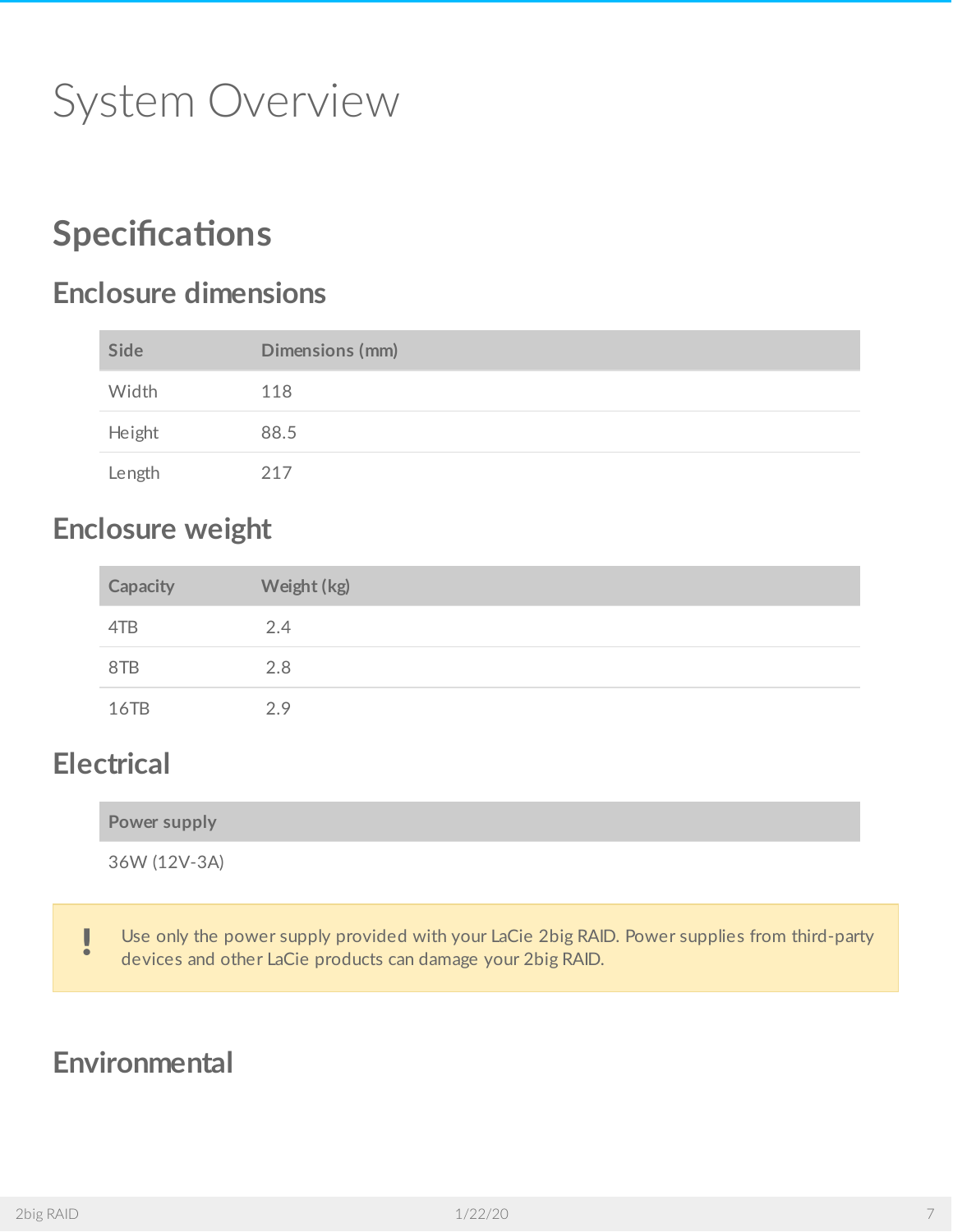| Condition               | Minimum value  | Maximum value   |
|-------------------------|----------------|-----------------|
| Temperature (still air) | $+5^{\circ}$ C | $+40^{\circ}$ C |
| Humidity                | 20%            | 80%             |

### <span id="page-7-0"></span>**Views**

<span id="page-7-1"></span>**Front**



- 1. **Status LED**—The LED indicates that the device is [powered](/manuals/2big-raid/status-leds/) on and provides status signals. See Status LEDs.
- 2. **Swappable hard drive trays**—Hard drive trays can be removed to replace failed hard drives. The LaCie 2big RAID hard drives are hot-swappable. See Hard Drive [Maintenance](/manuals/2big-raid/hard-drive-maintenance/).

#### <span id="page-7-2"></span>**Back**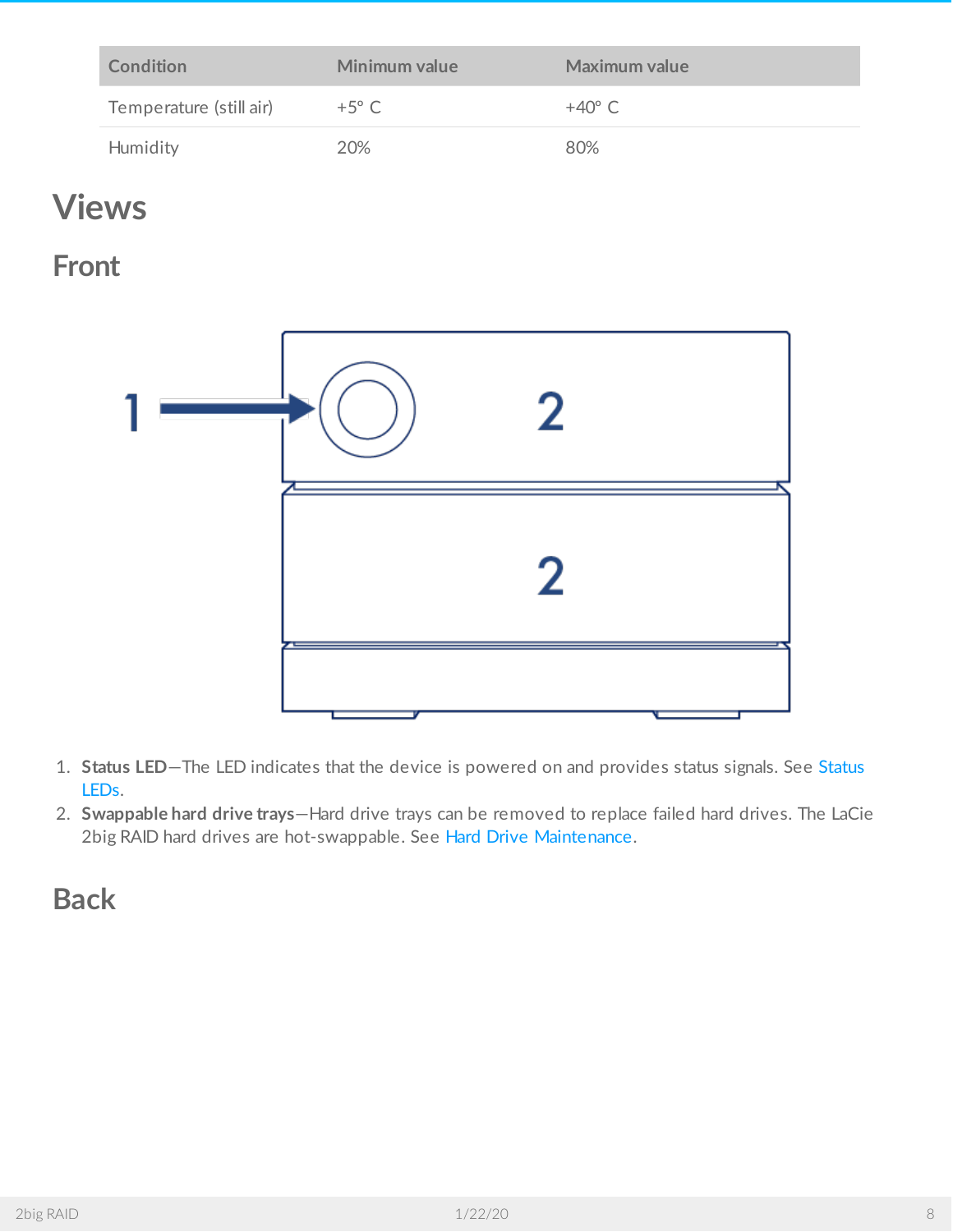

- 1. **Power button**—Use this button to power the device off and on. The button is also used confirm key actions during RAID configuration. See [Operation](/manuals/2big-raid/operation/).
- 2. **Power input**—Use this port to connect the power cable. Only use the power cable included with your LaCie 2big RAID. Attaching third-party or other LaCie power cables with incorrect voltage can damage the device. See[Operation](/manuals/2big-raid/operation/).
- 3. **Kensington™ lock port**—Use this port to physically lock the 2big RAID to a desk or rack.
- 4. **USB 3.1 (Gen 2) port**—Use the included USB cable to connect 2big RAID's USB 3.1 port to your computer's USB-C or Thunderbolt 3 port. Alternatively, you can use the included USB-C to USB-A (USB 3.0/USB 2.0) cable. Transfer rates vary by the connection type. See Cables and [Connectors](/manuals/2big-raid/cables-and-connectors/).
- 5. **Firmware update button**—From time to time, LaCie may release firmware updates that address compatibility issues and enhance 2big RAID. Both Toolkit and LaCie RAID Manager may alert you to new available firmware updates; firmware updates are also posted to your product support page. When following the firmware update instructions, you will be prompted to use a thin, rigid wire (such as the end of a paperclip) to push the button within the recessed space. Only press this button when following instructions to update the USB firmware.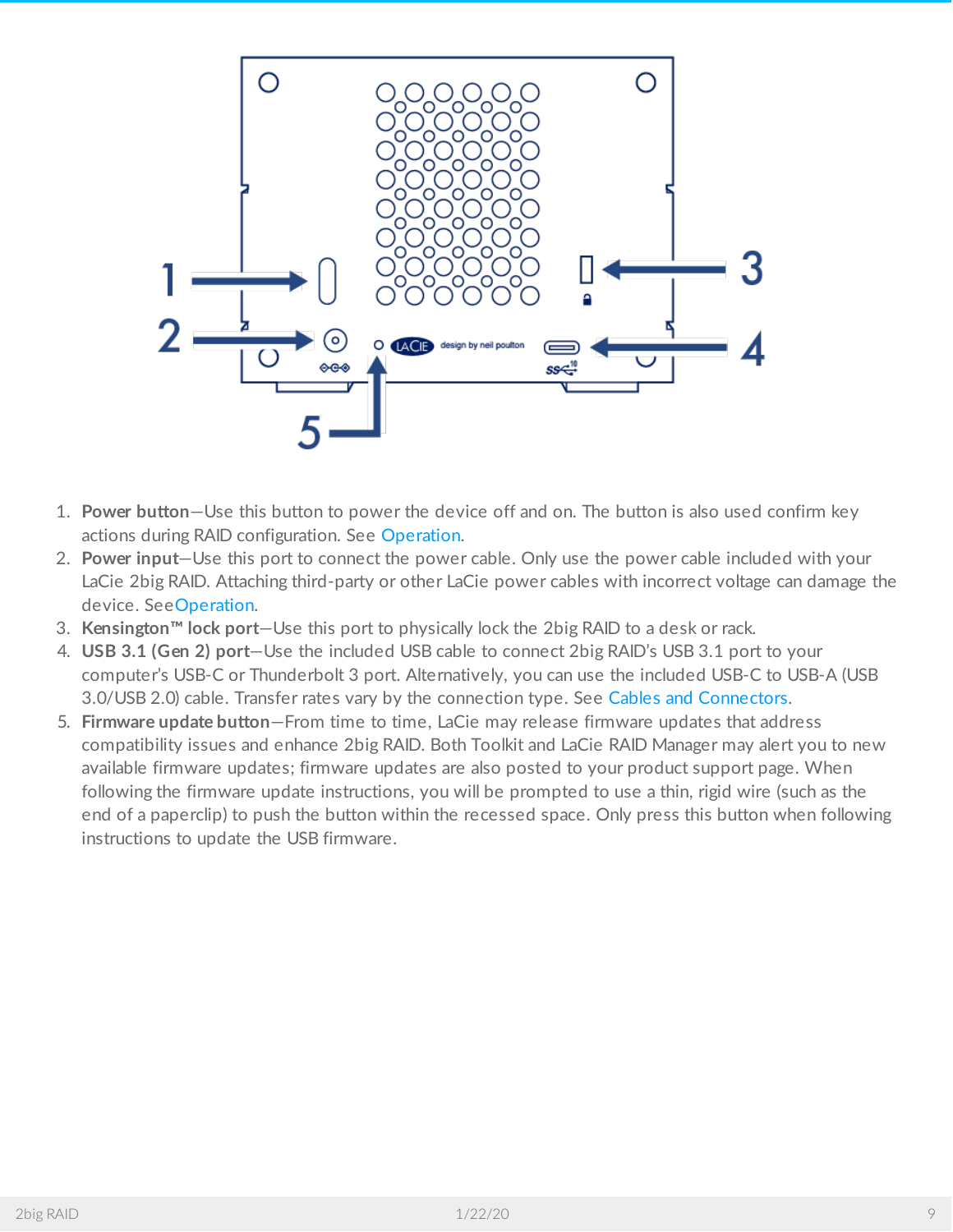# <span id="page-9-0"></span>Status LEDs

The LEDs help you identify the status of 2big RAID's system and drives.



- 1. System status
- 2. Drive status

| <b>LED</b>                                | <b>State</b>                            |
|-------------------------------------------|-----------------------------------------|
| <b>Off</b>                                | Device powered off                      |
| Solid blue                                | Ready                                   |
| Blinking blue                             | Accessing hard drive (normal operation) |
| Slow blinking blue, 10 second<br>interval | Power-saving mode                       |
| Fast blinking blue                        | Device starting up or shutting down     |
| Blinking red and blue                     | RAID initialization or synchronization  |
| Blinking red, 1 second interval           | Temperature warning                     |
| Solid red                                 | Temperature critical                    |

**Technical note regarding power-saving mode and Windows**—The device can be placed into power-saving mode on PC's running Windows 10 or higher. However, it is possible that the LED will remain off rather than flash blue every 10 seconds.  $\mathbf{p}^{\prime}$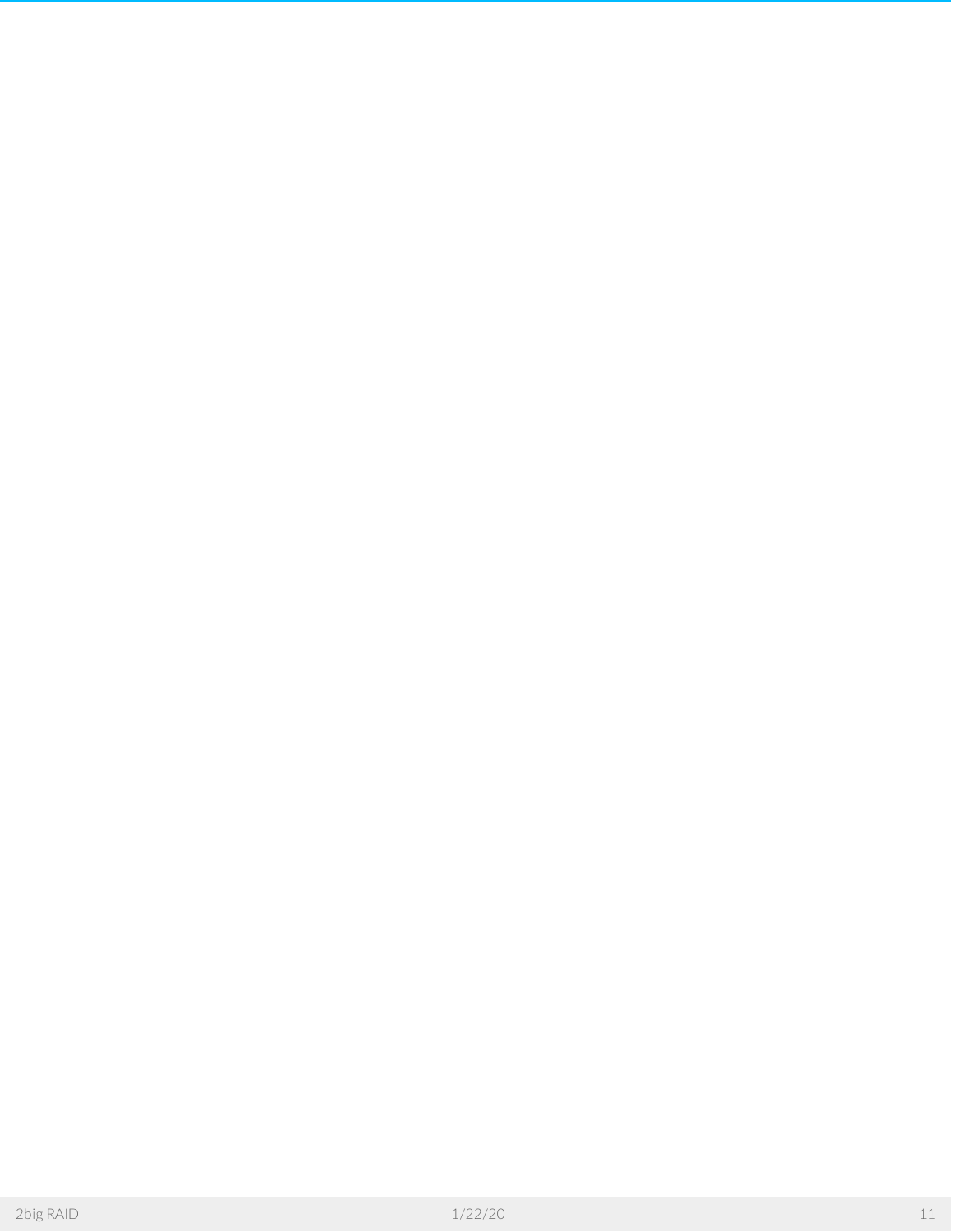# <span id="page-11-0"></span>Cables and Connectors

## <span id="page-11-1"></span>**USB-C protocols**

USB is a serial input/output technology for connecting peripheral devices to a computer. USB-C is the latest implementation of this standard and it provides higher bandwidth and new power management features.



USB-C supports many protocols:

| Port                 | <b>Transfer rates</b> |
|----------------------|-----------------------|
| Hi-Speed USB 2.0     | up to $480Mb/s$       |
| SuperSpeed USB 3.0   | up to $5Gb/s$         |
| <b>USB 3.1 Gen 1</b> | up to $5Gb/s$         |
| USB 3.1 Gen 2        | up to $10Gb/s$        |
| Thunderbolt 3        | up to $40Gb/s$        |

You can connect your device to any USB-C or USB-A port but transfer rates vary. See below for more details.

## <span id="page-11-2"></span>**Cables**

Your 2big RAID is shipped with two cables for compatibility with modern computers.

#### <span id="page-11-3"></span>**USB-C to USB-C cable**

For optimal transfer rates, use the USB-C to USB-C cable to connect 2big RAID to a USB-C (USB 3.1 or Thunderbolt 3) port on your computer.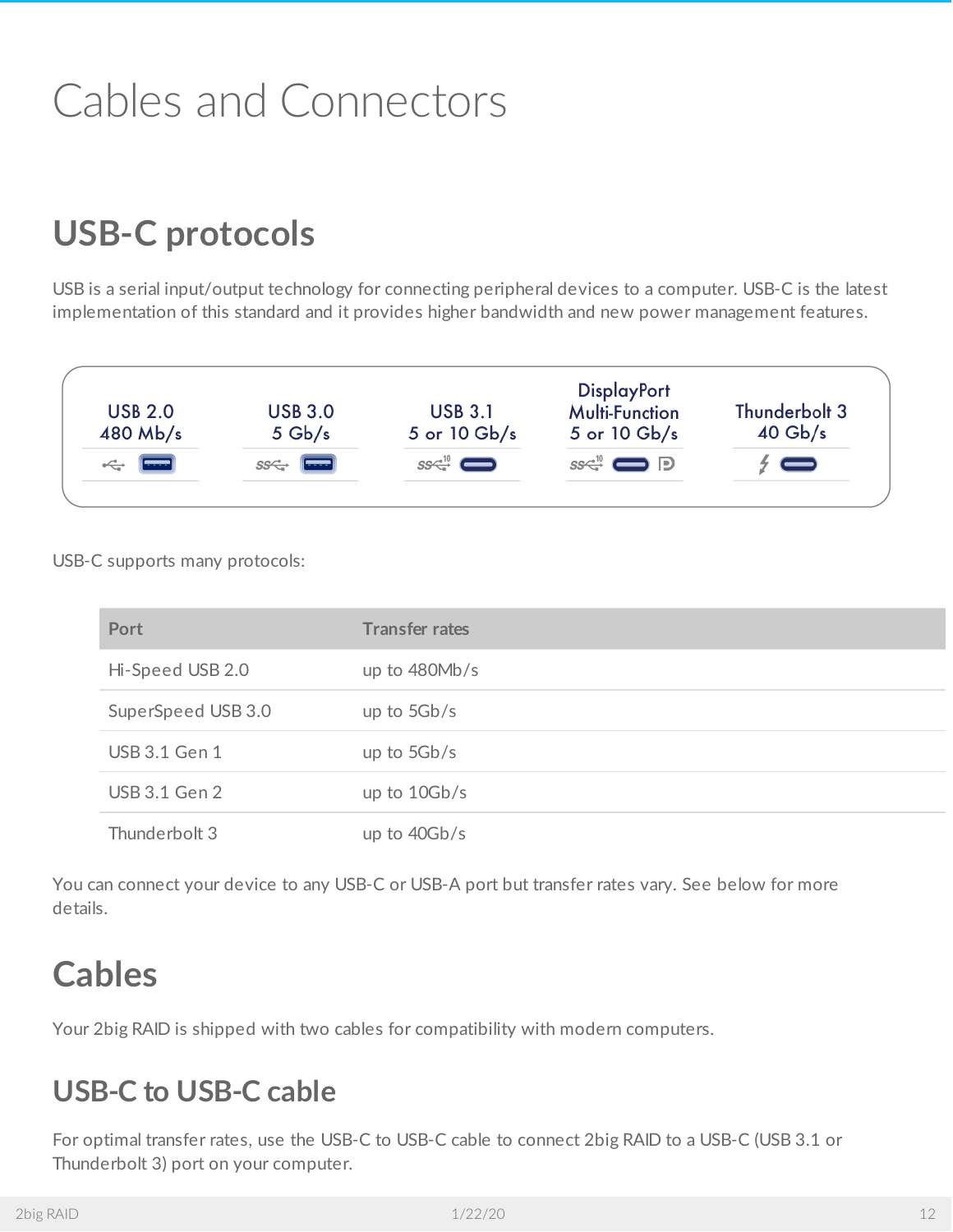

#### <span id="page-12-0"></span>**USB-C to USB Type A cable**

Use the USB-C to USB Type A cable to connect 2big RAID to a USB-A (USB 3.0 or USB 2.0) port on your computer.



Transfer rates with USB-A connections have the potential to reach the following speeds:

**Port Transfer rates**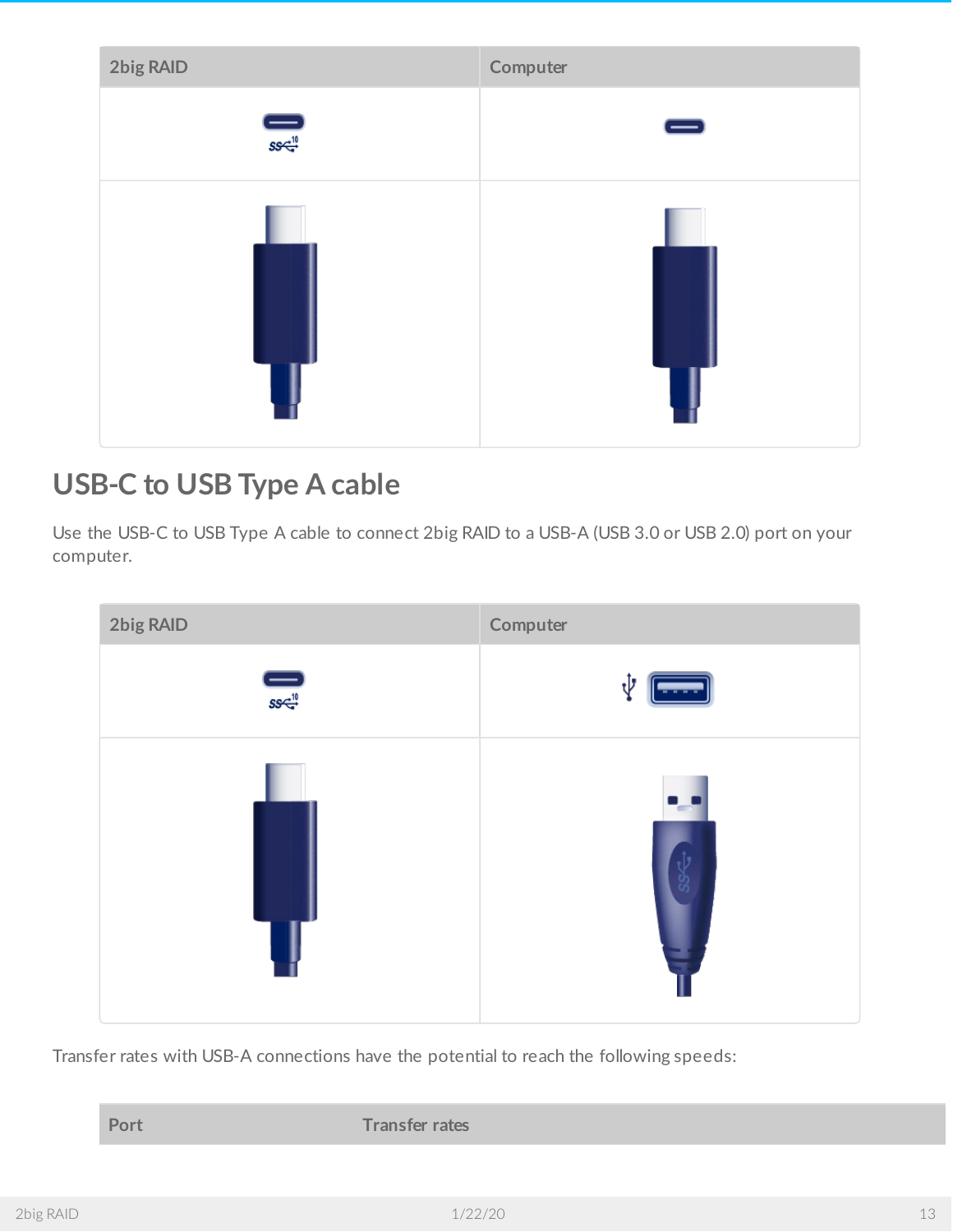| SuperSpeed USB 3.0 | up to $5Gb/s$   |  |
|--------------------|-----------------|--|
|                    |                 |  |
| Hi-Speed USB 2.0   | up to $480Mb/s$ |  |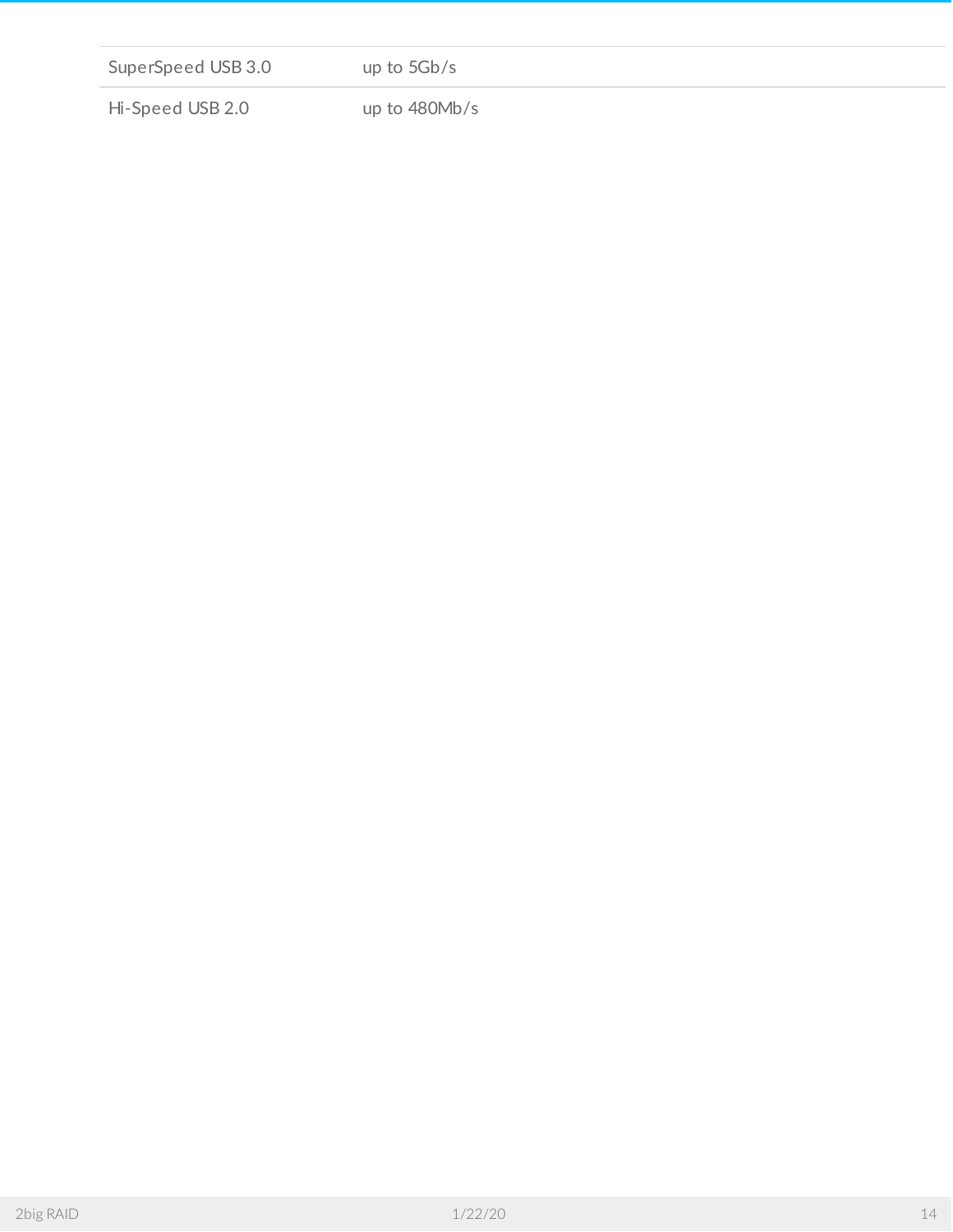# <span id="page-14-0"></span>Getting Connected

<span id="page-14-1"></span>

Connect the included power cable in the order listed below.

- 1. 2big RAID power input.
- 2. A live power outlet.



Use only the power supply provided with your 2big RAID. Power supplies from third-party devices and other LaCie products can damage your 2big RAID.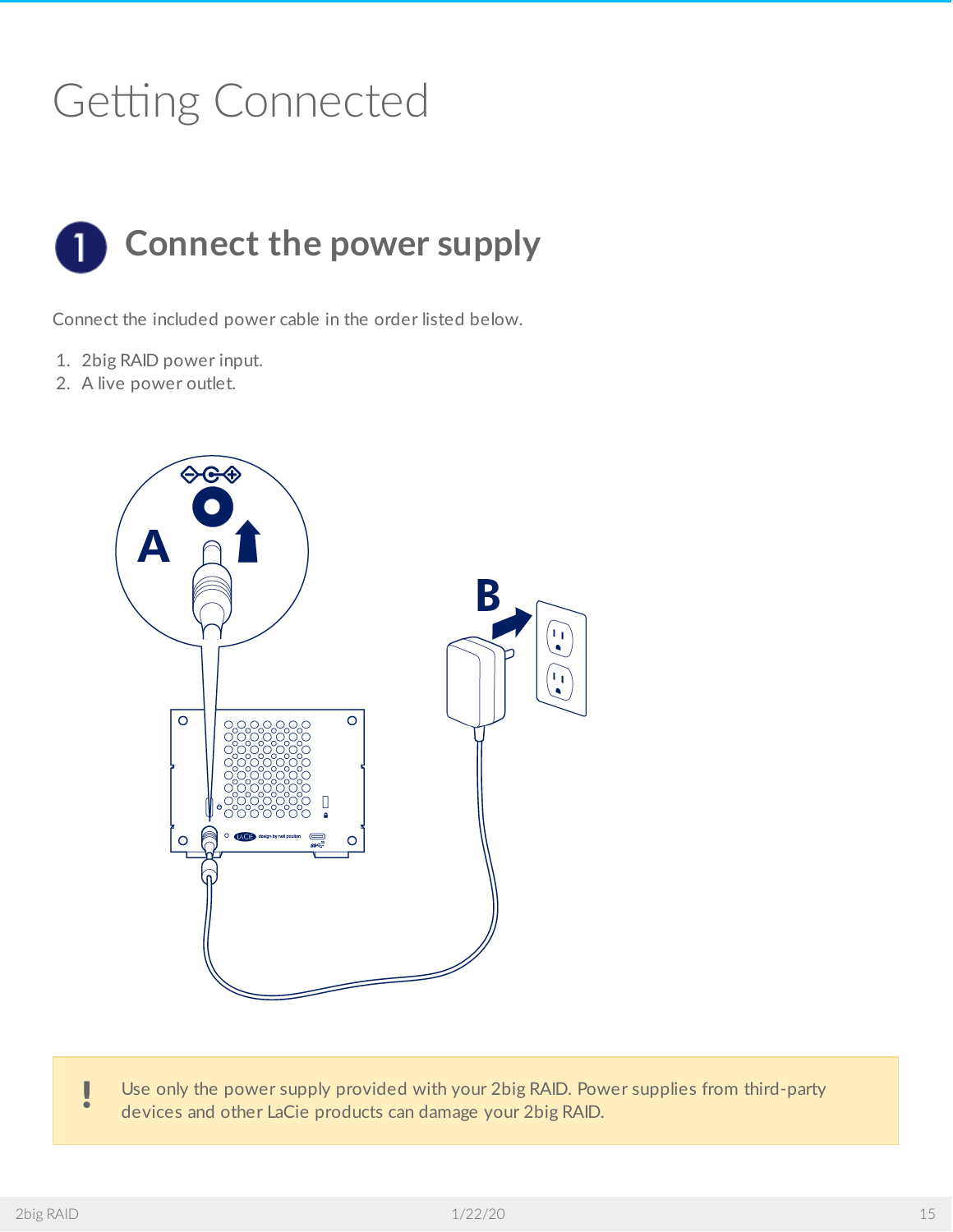<span id="page-15-0"></span>

Confirm the type of USB port on your computer, and then choose the appropriate cable to connect 2big RAID.

#### <span id="page-15-1"></span>**USB-C to USB-C**

For optimal transfer rates, use the USB-C to USB-C cable to connect 2big RAID to a USB-C port (USB 3.1 or Thunderbolt 3) on your computer.



#### <span id="page-15-2"></span>**USB-C to USB-A**

Use the USB-C to USB-A (USB 3.0 or USB 2.0) cable if your computer doesn't have a USB-C port.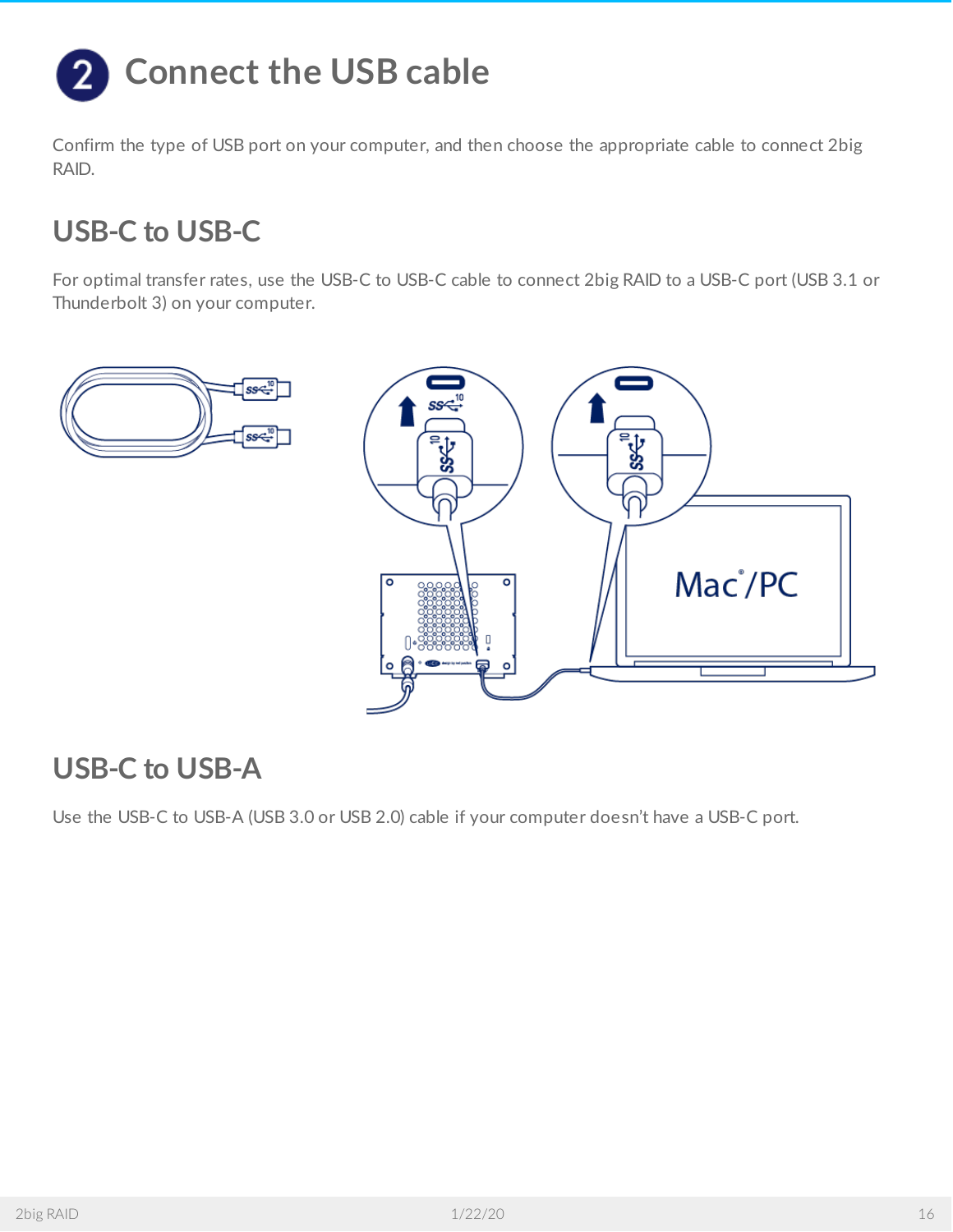



<span id="page-16-0"></span>

The setup process lets you:

|                                                                                                                                         | Register your device                               | Get the most from your device with easy access to information<br>and support. |  |
|-----------------------------------------------------------------------------------------------------------------------------------------|----------------------------------------------------|-------------------------------------------------------------------------------|--|
|                                                                                                                                         | <b>Install Toolkit</b>                             | Manage Sync Plus plans and more.                                              |  |
|                                                                                                                                         | Learn more about Toolkit                           |                                                                               |  |
|                                                                                                                                         | Toolkit provides useful tools that let you easily: |                                                                               |  |
| • Set up your drives for performance or protection.<br>• Sync your computer data with 2big RAID.<br>• Archive edited and deleted files. |                                                    |                                                                               |  |
| For details on Toolkit features, see the Toolkit user manual.                                                                           |                                                    |                                                                               |  |
|                                                                                                                                         |                                                    |                                                                               |  |

Your computer must be connected to the internet to install Toolkit.

### <span id="page-16-1"></span>**Start here**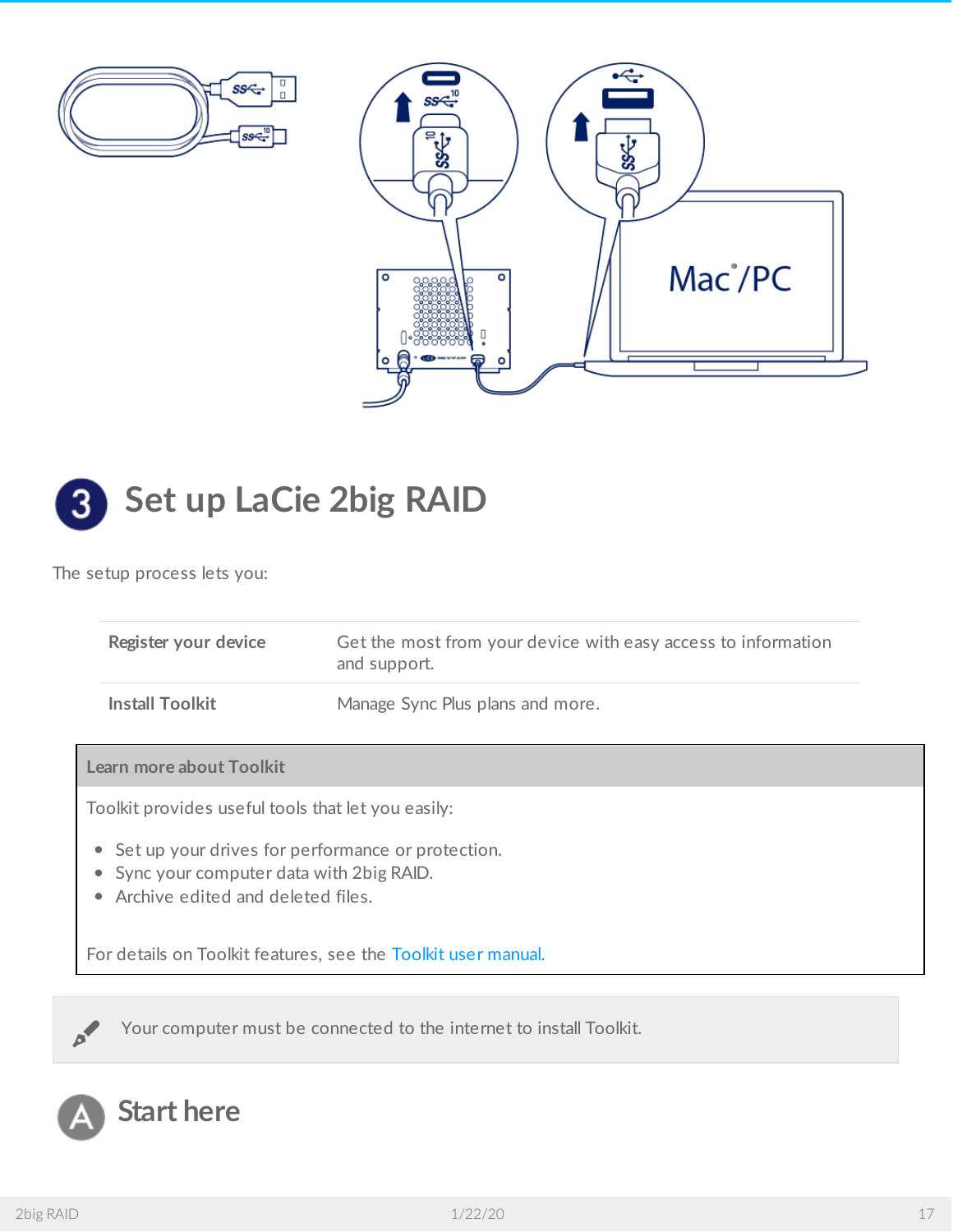Using a file manager such as File Explorer or Finder, open LaCie 2big RAID and launch Start Here Mac or Start Here Win.



<span id="page-17-0"></span>

Enter your information and click Register.

| Jane |                             |  |
|------|-----------------------------|--|
| Doe  |                             |  |
|      | jdoe@example.com            |  |
|      | I have read and agree to    |  |
| п.   | <b>Terms and Conditions</b> |  |
| Ω    | <b>Privacy Statement</b>    |  |
|      |                             |  |

<span id="page-17-1"></span>

Click the Download button.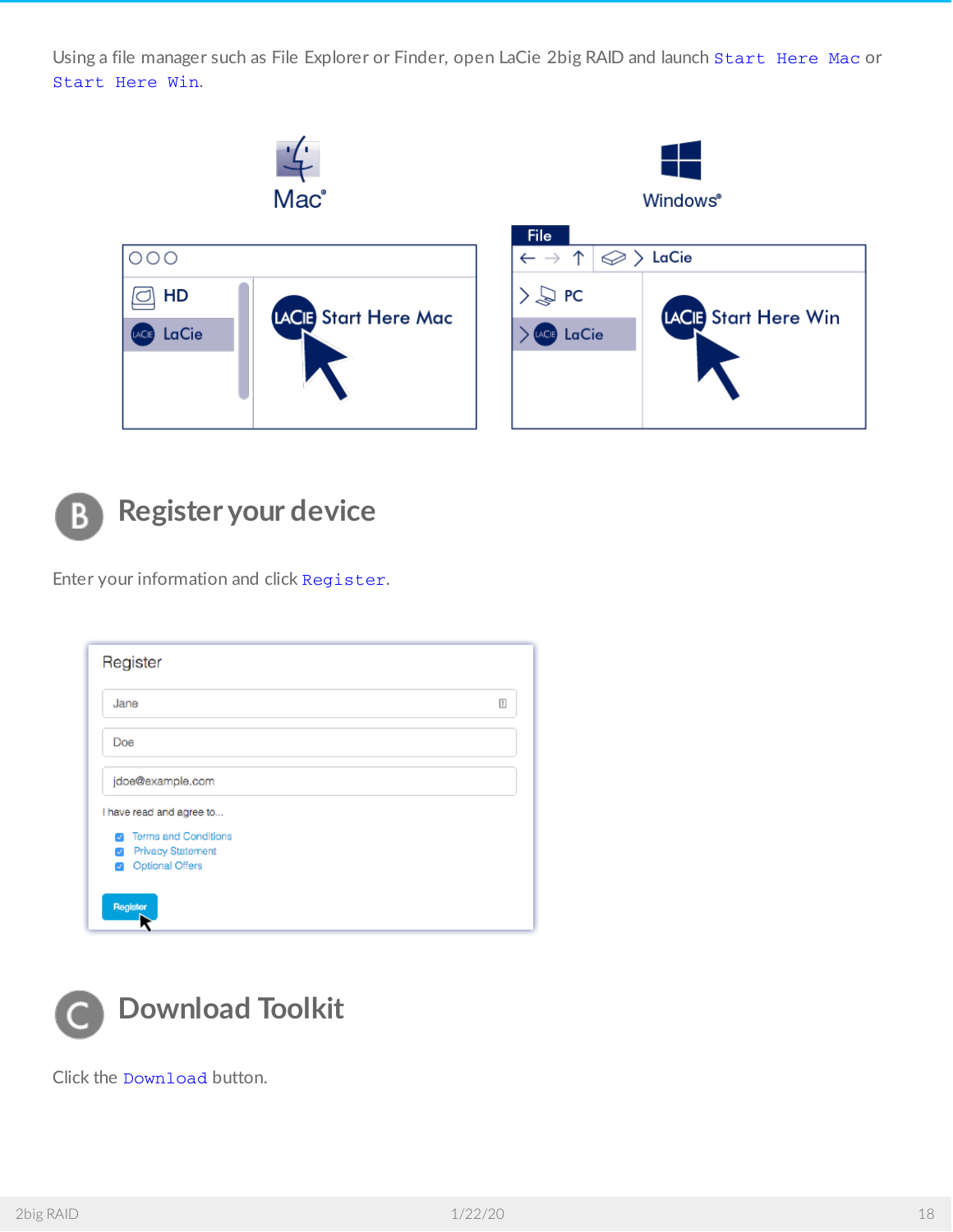

<span id="page-18-0"></span>

Using a file manager such as Finder or File Explorer, go to the folder where you receive downloads.



Open the **SeagateToolkit.zip** file. Click on the **Seagate Toolkit Installer** to launch the application. Mac



Click on the **SeagateToolkit.exe** file to launch the application.

Windows'

Your computer must be connected to the internet to install and run Toolkit.

## <span id="page-18-1"></span>**Storage format**

LaCie 2big RAID is configured RAID 0 for full storage capacity and formatted exFAT for compatibility with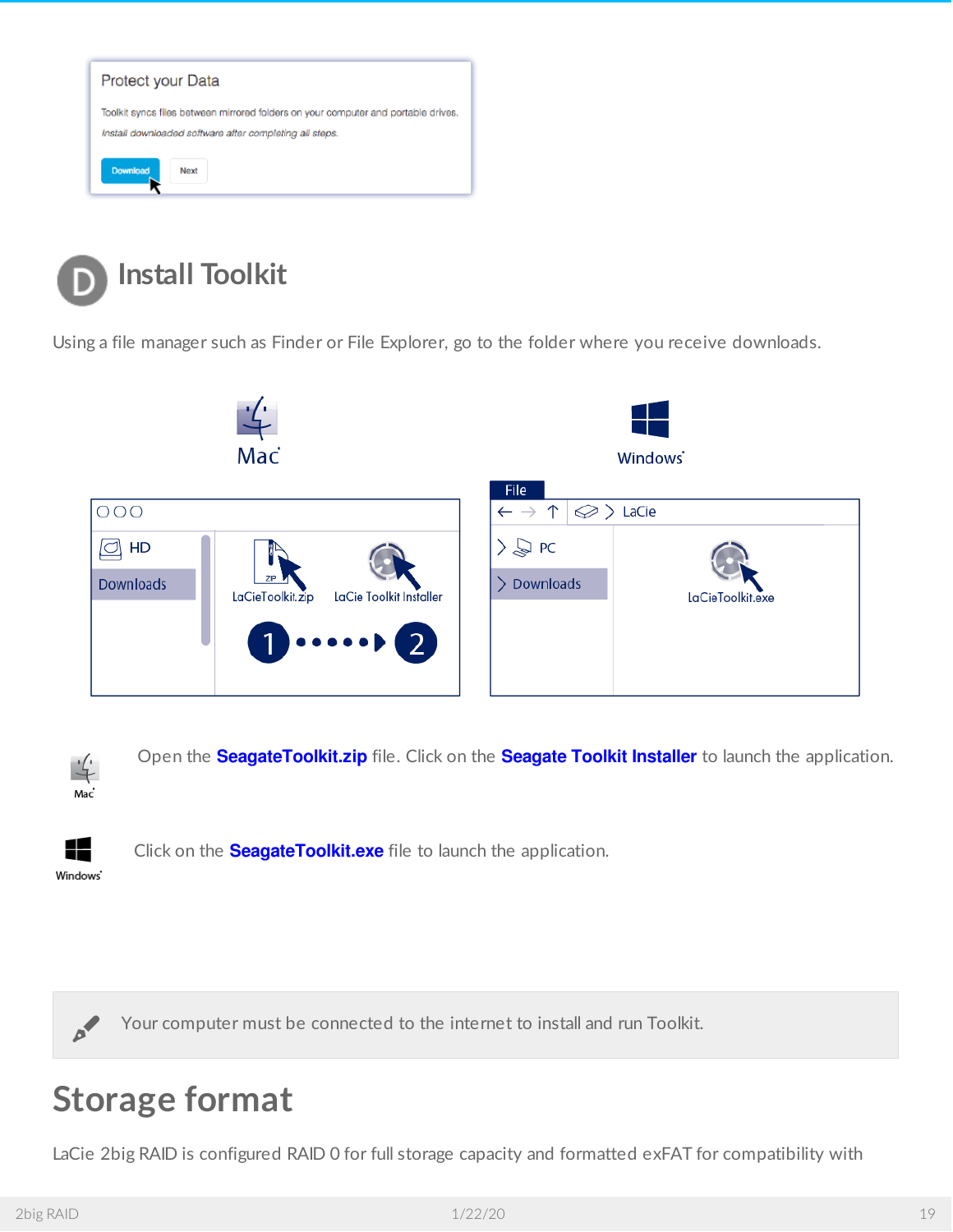macOS and Windows. Install Toolkit to help you initially set up the drives for performance or protection. See RAID [Setup](https://www.lacie.com/manuals/software/toolkit/raid/) in the Toolkit user manual for details.

If you use 2big RAID with only one type of computer, you can optimize file copy performance by formatting the drives in the native file system for your operating system. Choose one of the following methods to optimize your drive:

- Use Toolkit to optimize disk format. See [Optimize](https://www.lacie.com/manuals/software/toolkit/optimize) in the Toolkit user manual for details.
- Manually format your drive. See Optional Formatting and [Partitioning](/manuals/2big-raid/optional-formatting-and-partitioning/) for details.

## <span id="page-19-0"></span>**Disconnecting the hard drive**

In order to avoid file system corruption, it's important to unmount the drive volumes before disconnecting the interface cable. See Safely Remove LaCie 2big RAID From Your [Computer](/manuals/2big-raid/safely-remove/) for details.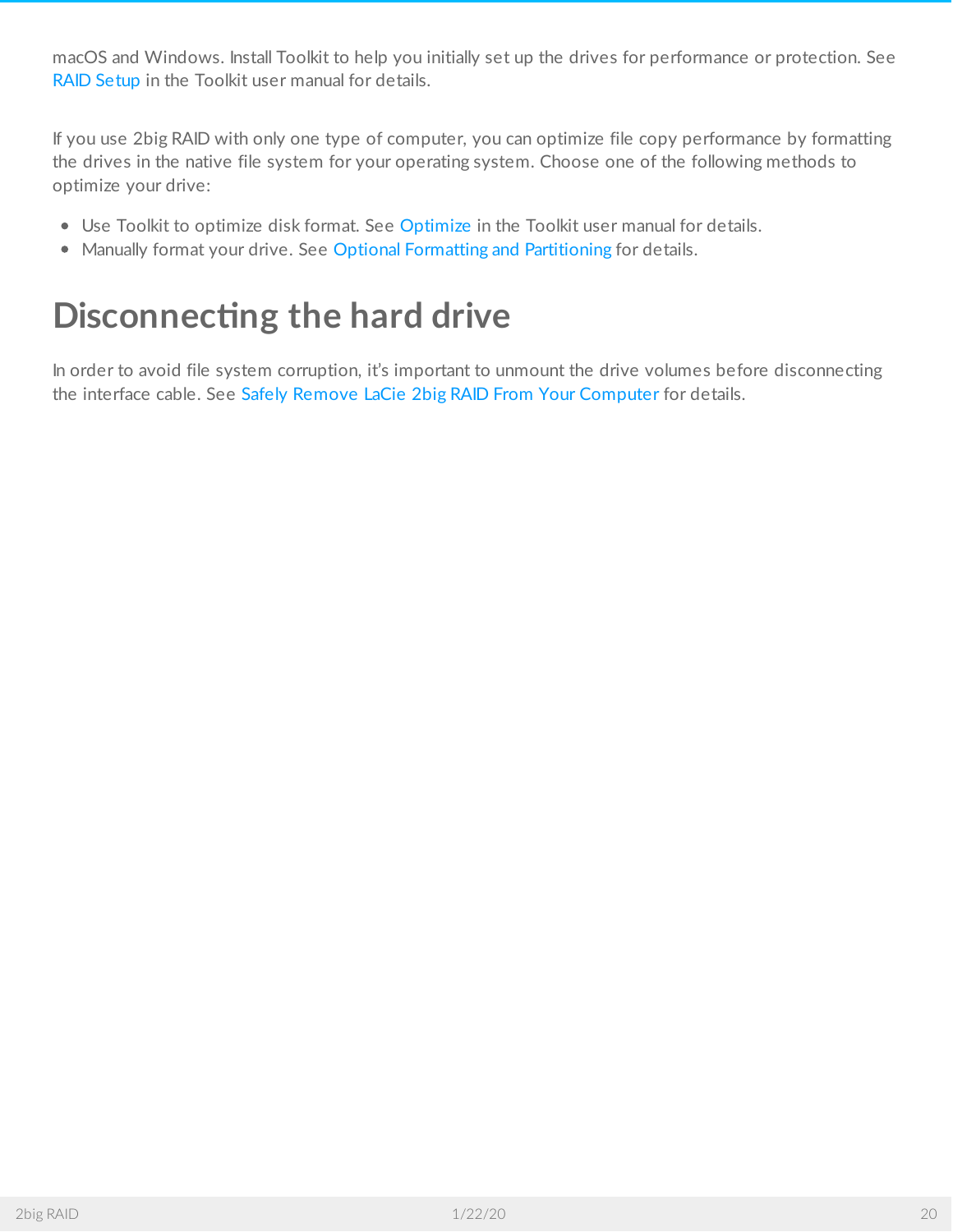# <span id="page-20-0"></span>Operation

LaCie 2big RAID is ready to be powered on when it is:

- Connected to a computer that supports Thunderbolt 3 or USB.
- Plugged into a live power outlet.

The LEDs blink blue while the disks spin up.

**Caution**—Do not operate LaCie 2big RAID until the ambient temperature is within the specified temperature range (see System [Overview](https://www.lacie.com/manuals/2big-raid/system-overview/)). If the hard drives have been recently installed, make sure they have time to acclimatize to the ambient temperature before operating them. U

### <span id="page-20-1"></span>**Power on**

In most instances, LaCie 2big RAID powers on automatically when connected to a computer and an active power source. However, the power button can be used to power on the device if the following two conditions are met:

- The device was powered off using a long press.
- The device remains connected to the computer's USB port and an active power source.

To power on 2big RAID, push the power button for one second.

## <span id="page-20-2"></span>**Power off**

Follow the steps below to turn the device off:

- 1. Make certain that the device's volumes are not being accessed.
- 2. Eject the device's volumes from your computer's operating system.
- 3. Disconnect the device from your computer.

## <span id="page-20-3"></span>**Power-saving mode**

Your LaCie 2big RAID can conserve energy by entering power-saving mode. The hard drives within the enclosure spin down to reduce power consumption when 2big RAID is in power-saving mode. Power-saving mode can extend the life of the hard drives by sparing them from working during extended periods of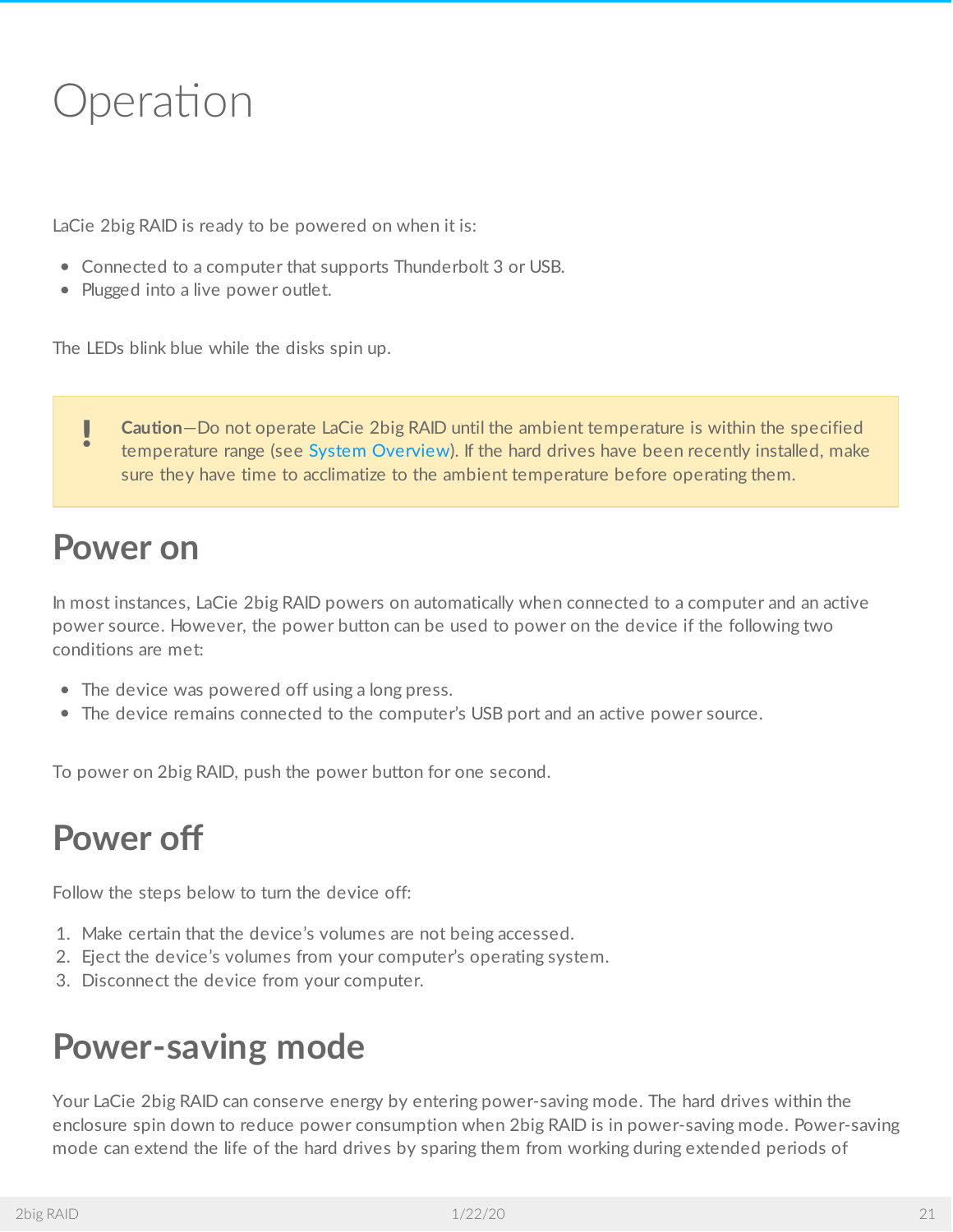inactivity. The device can be put into power-saving mode using the power button:

- 1. Make certain that the device's volumes are not being accessed.
- 2. Eject the volumes from your computer's operating system.
- 3. Apply a short press to the power button. A short press lasts no longer than 1 second.

To wake up the device, apply another short press.

## <span id="page-21-0"></span>**Power-saving mode managed by the PC/Mac**

You can initiate power-saving mode on your computer by performing one of the following:

- Place the host computer into sleep mode.
- Mac: Go to **System Preferences > Energy Saver** to enable sleep mode for hard drives.
- Windows: Go to **Control Panel > Hardware > Power Options > Choose a power plan > Change advanced power settings**. Click on **Hard disk** and **Turn off the hard disk after**. Choose the time to spin down USB hard drives.

To exit power-saving mode:

| Entering power-saving mode                                                         | Exiting power-saving mode                                                                  |
|------------------------------------------------------------------------------------|--------------------------------------------------------------------------------------------|
| The host computer placed the product into power-<br>saving mode due to inactivity. | Access the device's volume on the host computer.<br>For example, copy files to its volume. |
| The computer is in sleep mode.                                                     | Wake up the computer.                                                                      |

**Note on ejecting the volume and power-saving mode**—Always eject LaCie 2big RAID volumes from your computer before applying <sup>a</sup> short push.

## <span id="page-21-1"></span>**Receiving power**

The LaCie 2big RAID powers on automatically when it is:

- Connected directly to a computer via 2big RAID's USB-C port. The computer must be powered on.
- Connected to a live power source via the included power supply.

## <span id="page-21-2"></span>**Short push**

A short push is a manual depression on the power button that lasts no longer than one second. When the product is operating, a short push spins down the hard drives within the enclosure and initiates powersaving mode.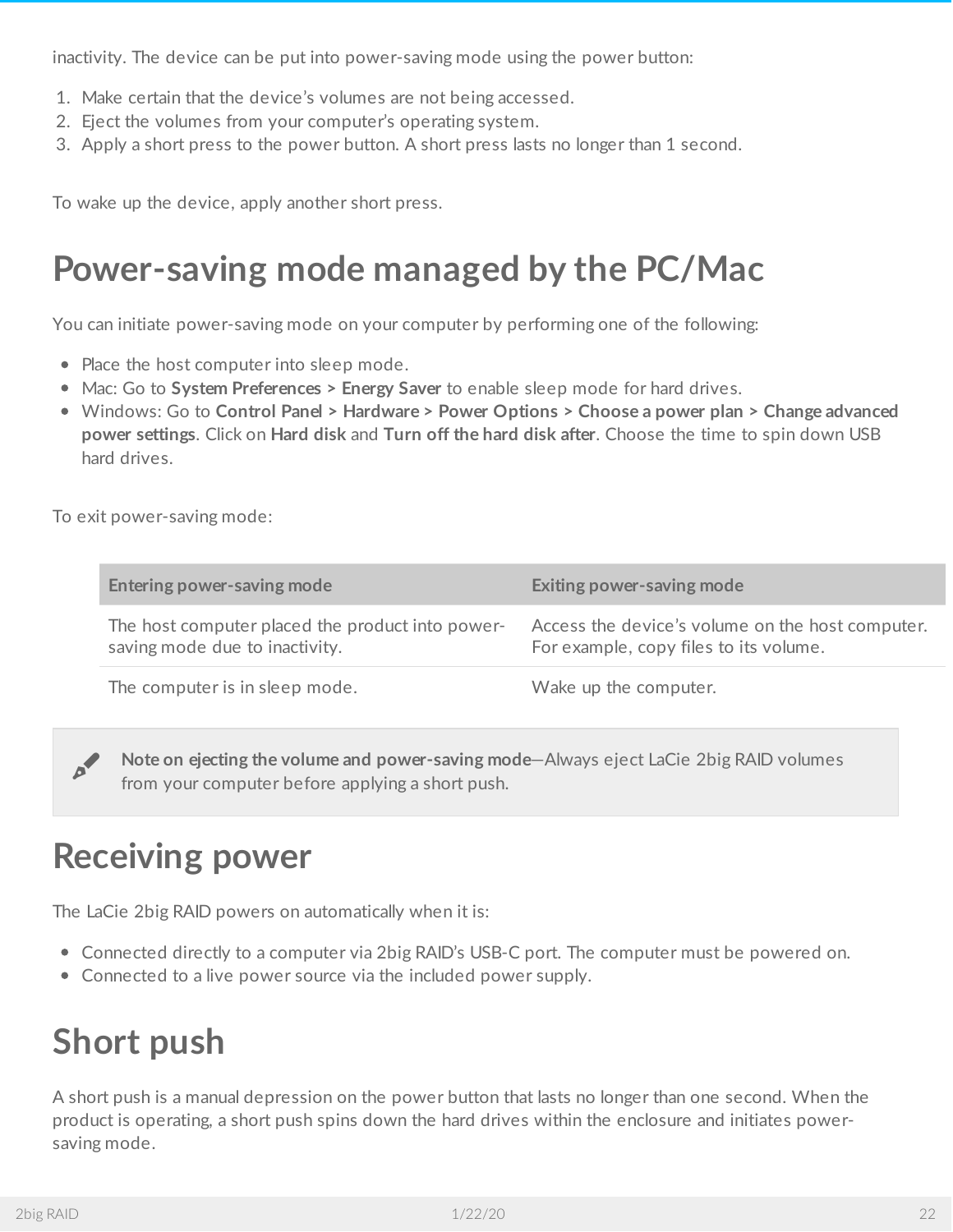**Important**—Always eject LaCie 2big RAID volumes from your computer before applying <sup>a</sup> short push.

#### <span id="page-22-0"></span>**Short** push and **RAID** synchronization

Applying a short push during RAID synchronization spins down the hard drives. The RAID synchronization continues the next time you spin the hard drives up via a short push.

## <span id="page-22-1"></span>**Long push**

A long push is a manual depression on the button that lasts more than four seconds. When the product is operating, a long push will cut the power to LaCie 2big RAID, forcing it to shut down immediately. A long push is not recommended for general use as it may result in data loss.

## <span id="page-22-2"></span>**Quiet operation and heat management**

To reduce noise during operation, LaCie 2big RAID uses a Noctua® cooling fan to pull heat away from the internal components. In addition to being exceptionally quiet, the Noctua cooling fan is temperature controlled, which guarantees optimal heat management by adjusting the rotational speed for the environment. Additionally, the enclosure's metal casing dissipates heat from the hard drives, keeping them safe and prolonging their life. Since LaCie's unique design draws heat away from the internal hard drives, the external casing may be warm to the touch after extended use.

**Important**—The wide exhaust chamber on the rear of LaCie 2big RAID allows for enhanced airflow. Make sure that it is not obstructed and that there is a natural airflow across the casing.

## <span id="page-22-3"></span>**Position** and stacking

Always make certain to place your LaCie 2big RAID on a flat, even surface that can support the heat output and airflow of a professional hard drive enclosure. For proper heat dissipation, 2big RAID is designed to stand upright. Do not place the enclosure on its side when it is powered on.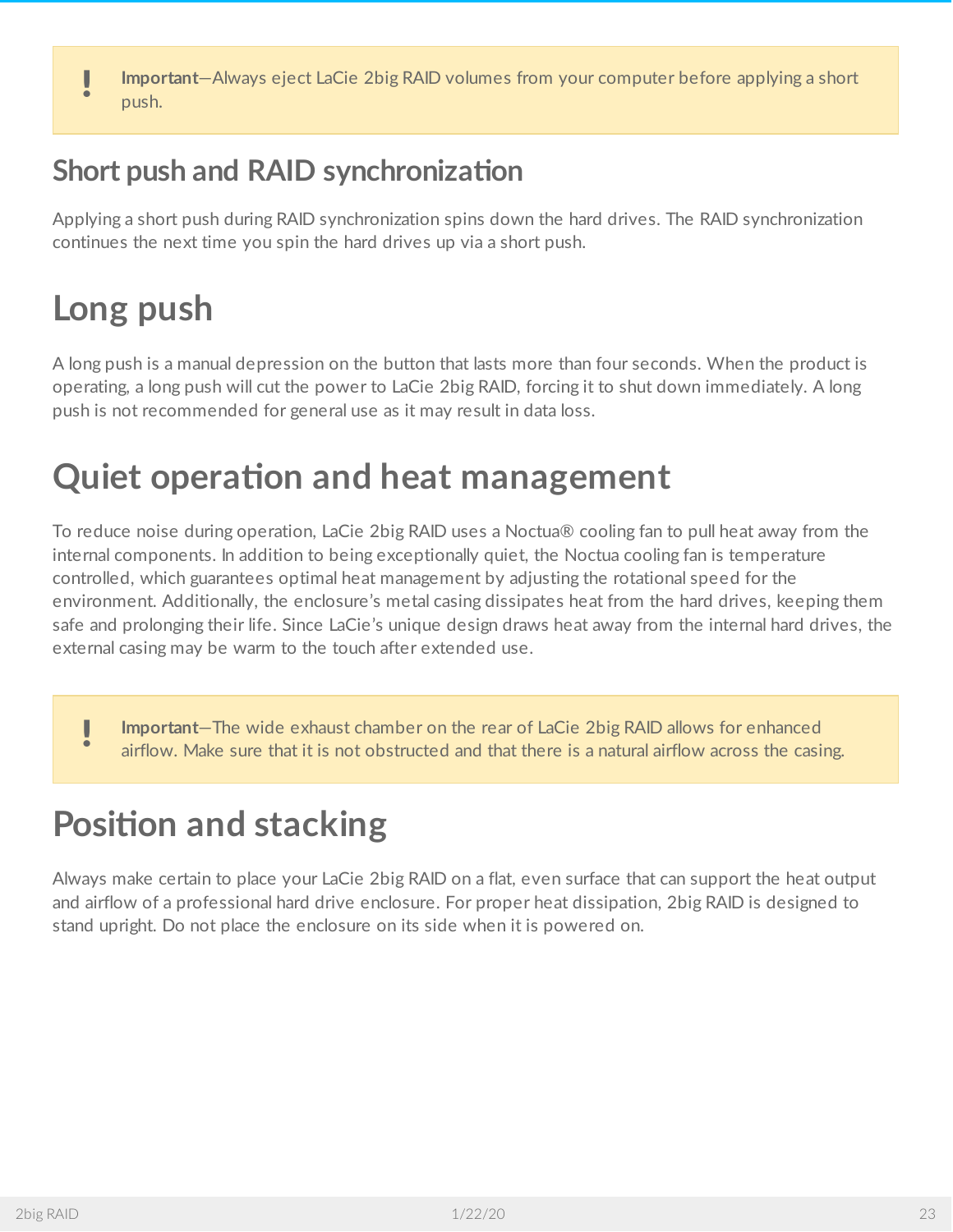<span id="page-23-0"></span>RAID stands for redundant array of independent disks. RAID contains the word array, and the two terms are often used interchangably. An array is a combination of two or more physical disks that are presented to the operating system as a single volume.

Disks are combined into different RAID configurations known as RAID levels. The RAID level you choose depends on which storage attributes are most important to you:

| Capacity    | The total amount of data you can store.                |
|-------------|--------------------------------------------------------|
| Performance | The speed at which data is copied.                     |
| Protection  | The number of disks that can fail before data is lost. |

Your LaCie 2big RAID can be configured as RAID 0 or RAID 1. Each RAID level has its own advantages:

**RAID 0**—Data is not duplicated on both hard drives in RAID 0. This results in faster transfers and more storage, since the full capacity of both drives can be used to store unique data. However, RAID 0 lacks a very important feature: data protection. If a hard drive fails, all data in the array is lost.

**RAID 1**—RAID 1 provides greater safety since data is duplicated on each disk in the array. If a single disk fails, the data remains available on the other disk. However, this comes at a cost—since the same data is written to each drive, copying data takes longer and overall storage capacity is reduced by 50%. RAID 1 is a good choice when safety is more important than speed or disk space.

To summarize, each RAID level has its own advantages:

| <b>RAID level</b> | Capacity | Protection  | <b>Speed</b> | <b>Factory default</b> |
|-------------------|----------|-------------|--------------|------------------------|
| RAID 0            | 100%     | <b>None</b> | Excellent    | Yes                    |
| RAID <sub>1</sub> | 50%      | Excellent   | Good         | No.                    |

## <span id="page-23-1"></span>**RAID** setup as part of a new Toolkit installation

You can quickly configure the initial RAID level and formatting for 2big RAID as part of a new Toolkit installation.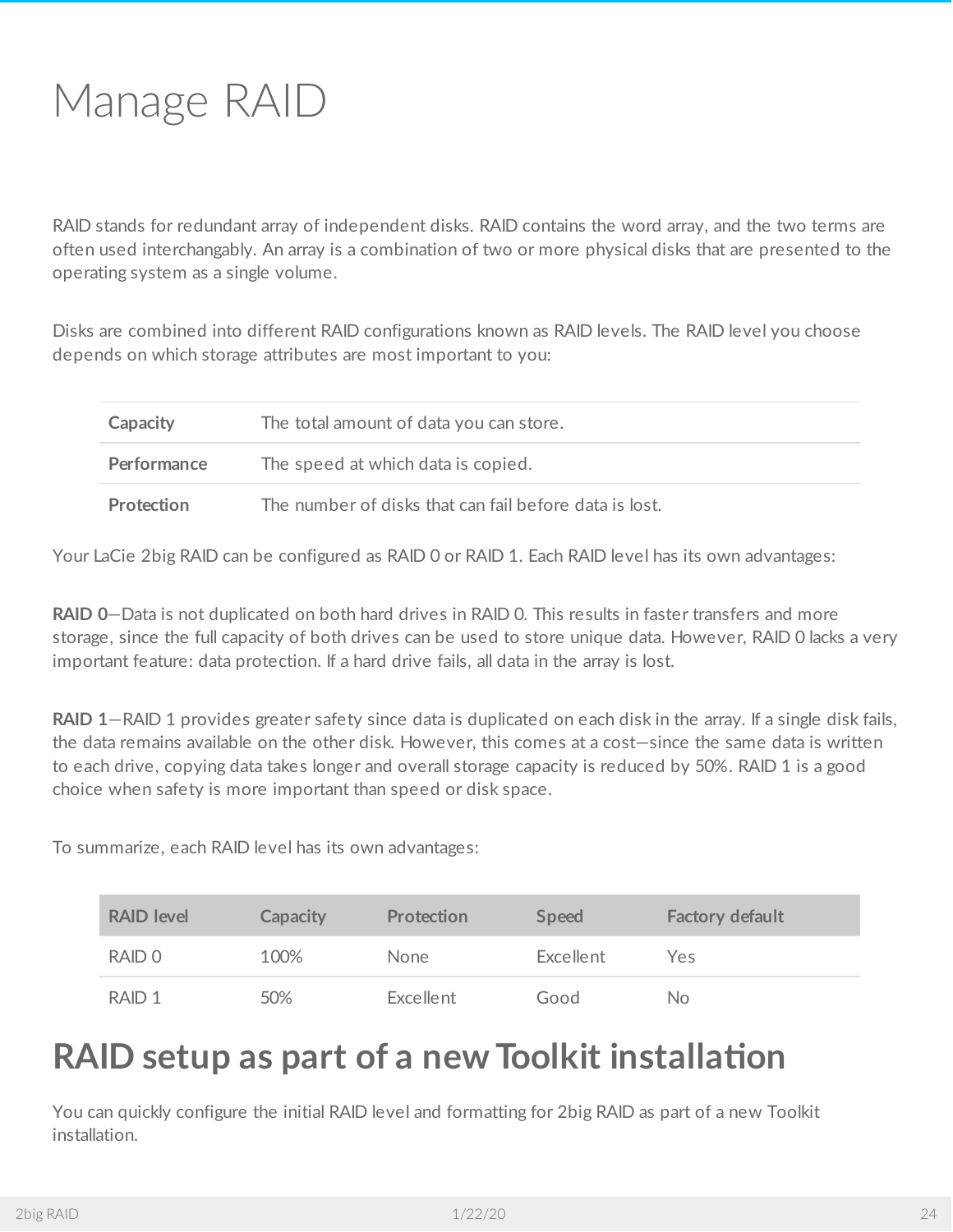Toolkit will not launch the RAID setup wizard in the following circumstances:

- Toolkit was previously installed on your computer—for example, for use with another Seagate or LaCie device.
- The RAID level and/or format for your device were changed from their factory settings.

## <span id="page-24-0"></span>**Comprehensive RAID management**

If you've made changes to your RAID configuration or Toolkit is already installed, you can manage RAID levels and formatting using LaCie RAID Manager, a comprehensive tool for all of your RAID-compatible devices.

**Learn more about LaCie RAID Manager**

LaCie RAID [Manager](https://www.lacie.com/manuals/lrm/2-bay/) for 2-Bay Devices [Download](https://www.lacie.com/support/software/lacie-raid-manager/) LaCie RAID Manager [Supported](http://knowledge.lacie.com/articles/en_US/FAQ/007836en?language=en_US&key=ka03A000000aufEQAQ&kb=n&wwwlocale=en-us) operating systems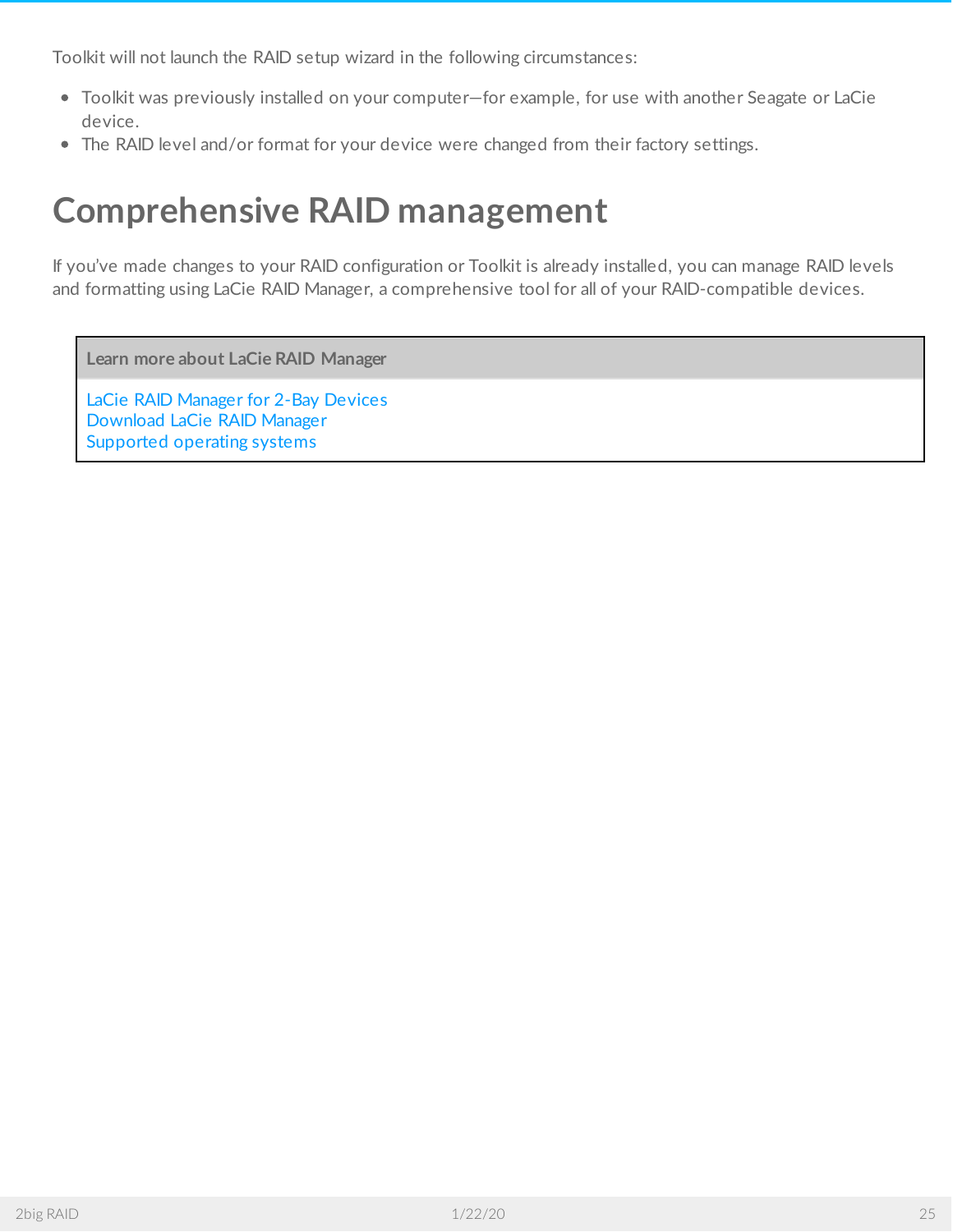# <span id="page-25-0"></span>Hard Drive Maintenance

## <span id="page-25-1"></span>**Precautions**

- "Hot-swapping" means that you can remove and replace hard drives while the enclosure is powered on.
- During operation, the hard drives should remain in their slots for optimal air flow. Airflow and fan performance are regulated by temperature.
- Observe all conventional ESD precautions when handling hard drives.

## <span id="page-25-2"></span>**Replacing a hard drive**

If a failed hard drive is under warranty, make certain to contact LaCie support to receive a replacement disk.

It's not necessary to power down the device to replace a single hard drive.

1. Locate the hard drive you want to replace and place your index finger on the small hole on the right side of its disk tray.



2. Gently pull your index finger away from the enclosure and maintain a firm grip as it unlocks the hard drive from the SATA connector. Once it is loose, hold the hard drive with both hands as you remove it from the slot.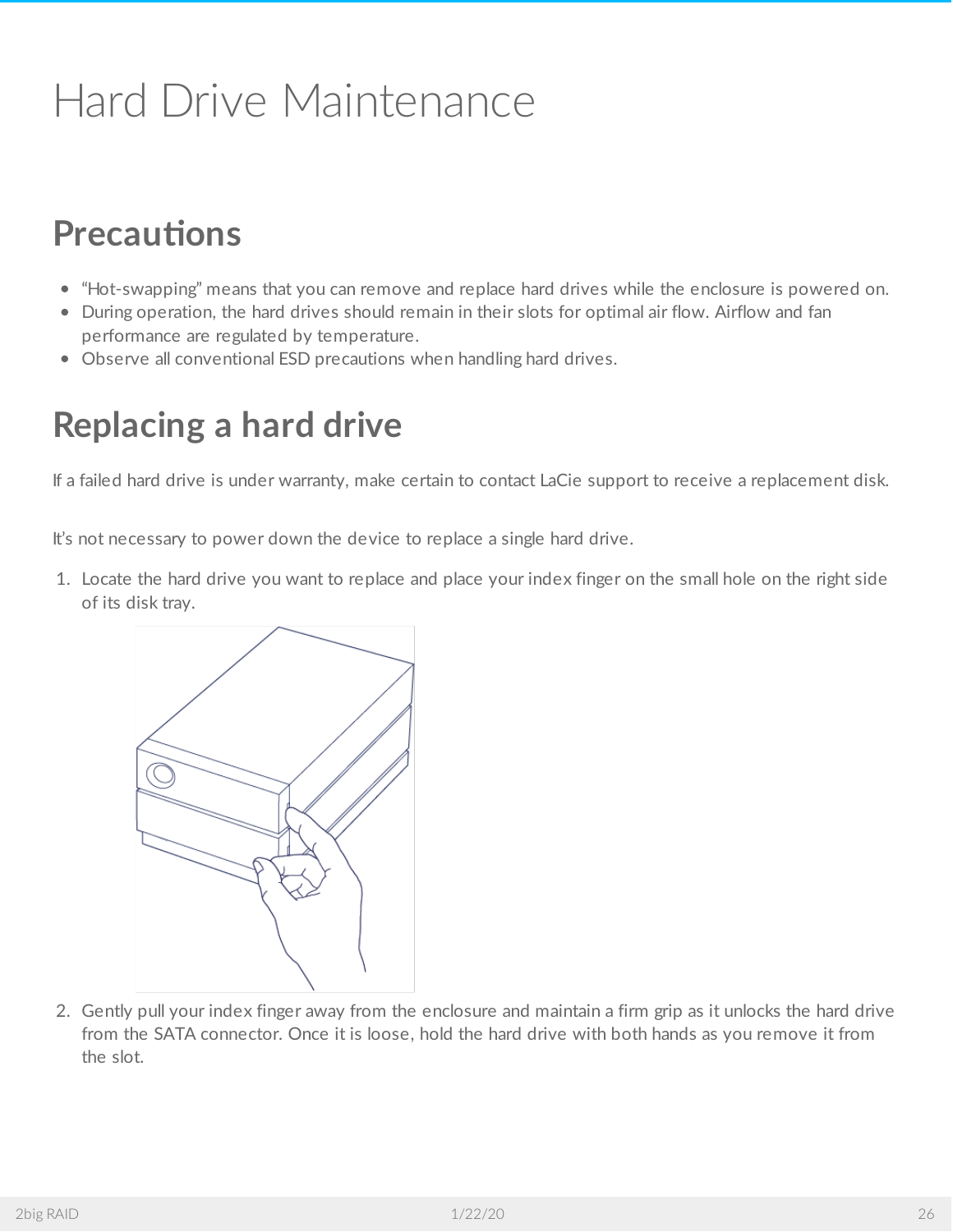

- 3. If you are replacing a failed hard drive with a full disk tray, skip to Step 4. Continue here if you are replacing the hard drive using the same disk tray.
	- Using a Phillips head screwdriver, carefully unfasten all four screws from their four slots.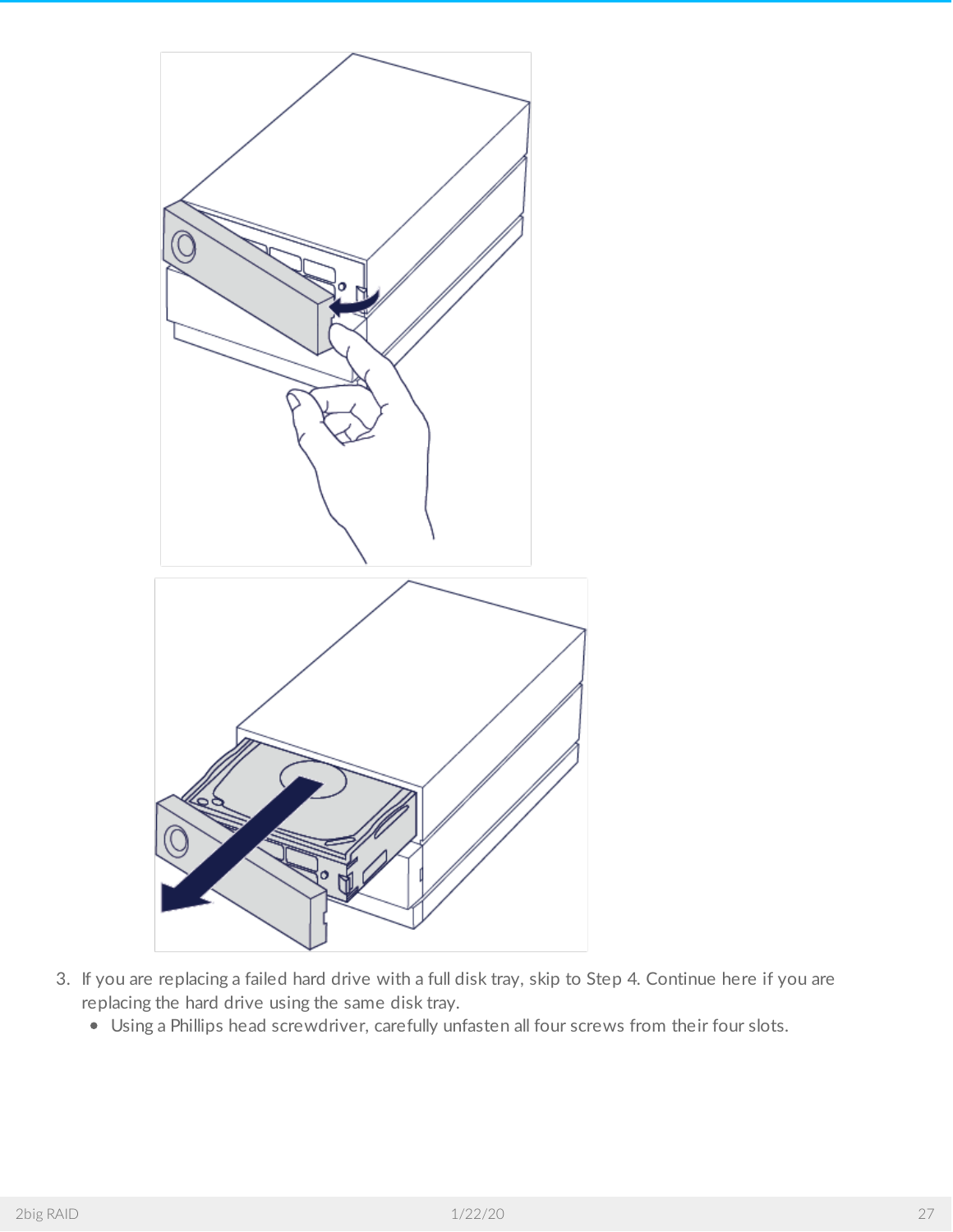

Gently slide the disk out of the tray.



- Place the empty disk tray onto a flat work area with the handle on the bottom left.
- Many disks have a label on one side and the printed circuit board on the opposite side. With its label side facing up, gently place the hard disk within the disk tray. Ensure the SATA connector is on the left. The four screw slots should align with the disk's four screw holes.



4. Using a Phillips head screwdriver, carefully fasten all four screws into their four slots. Do not force the screws into the slots. Forcing the screws too tight into the slots can make it difficult to remove them later and strip the screws' teeth.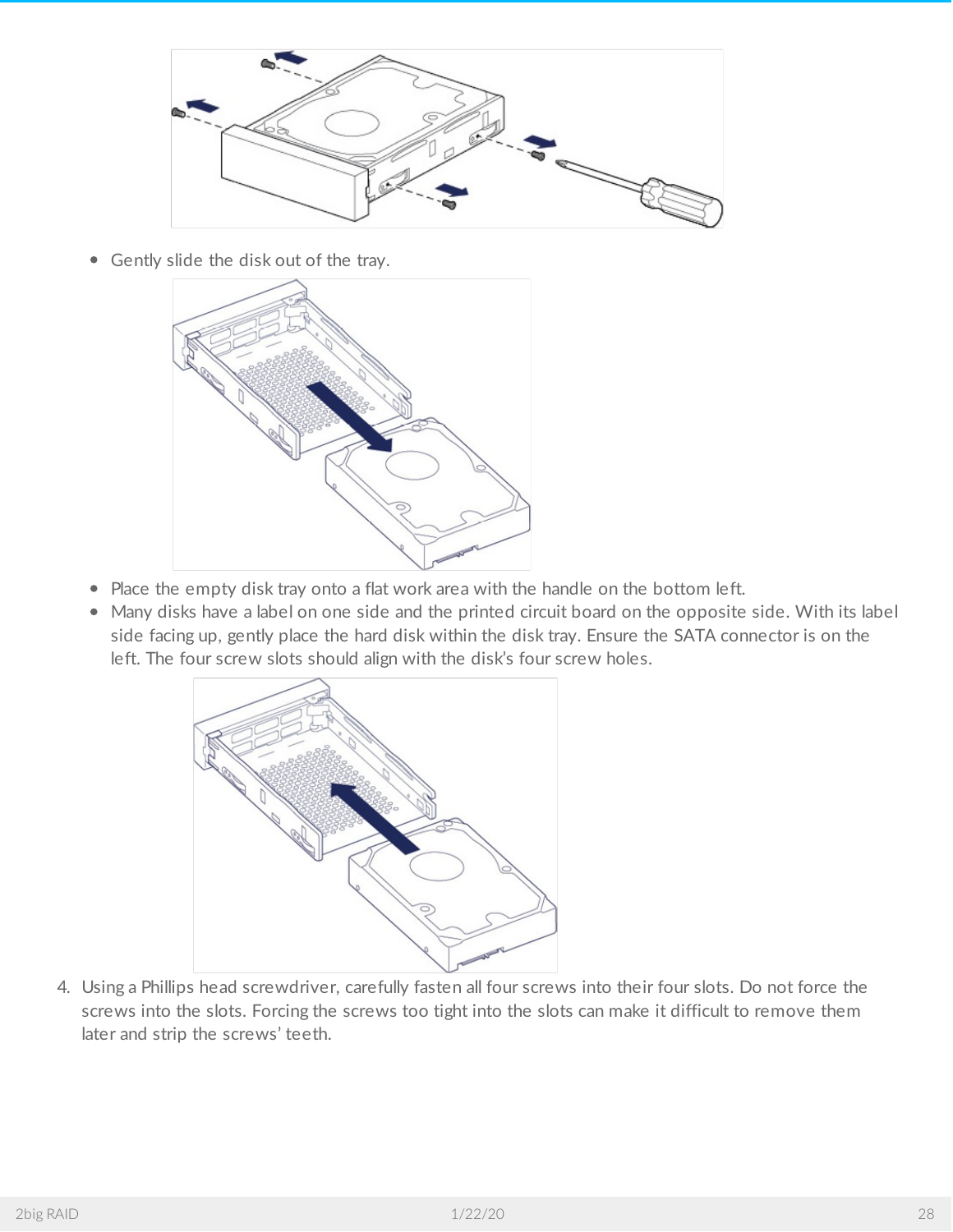

5. Carefully insert the full disk tray into the empty disk slot. Gently push the disk tray handle until you feel it snap into place.



When replacing hard drives that are members of an active RAID array, the hard drive LEDs blink red and blue indicating that the RAID is synchronizing data. You can continue to use the LaCie 2big RAID storage but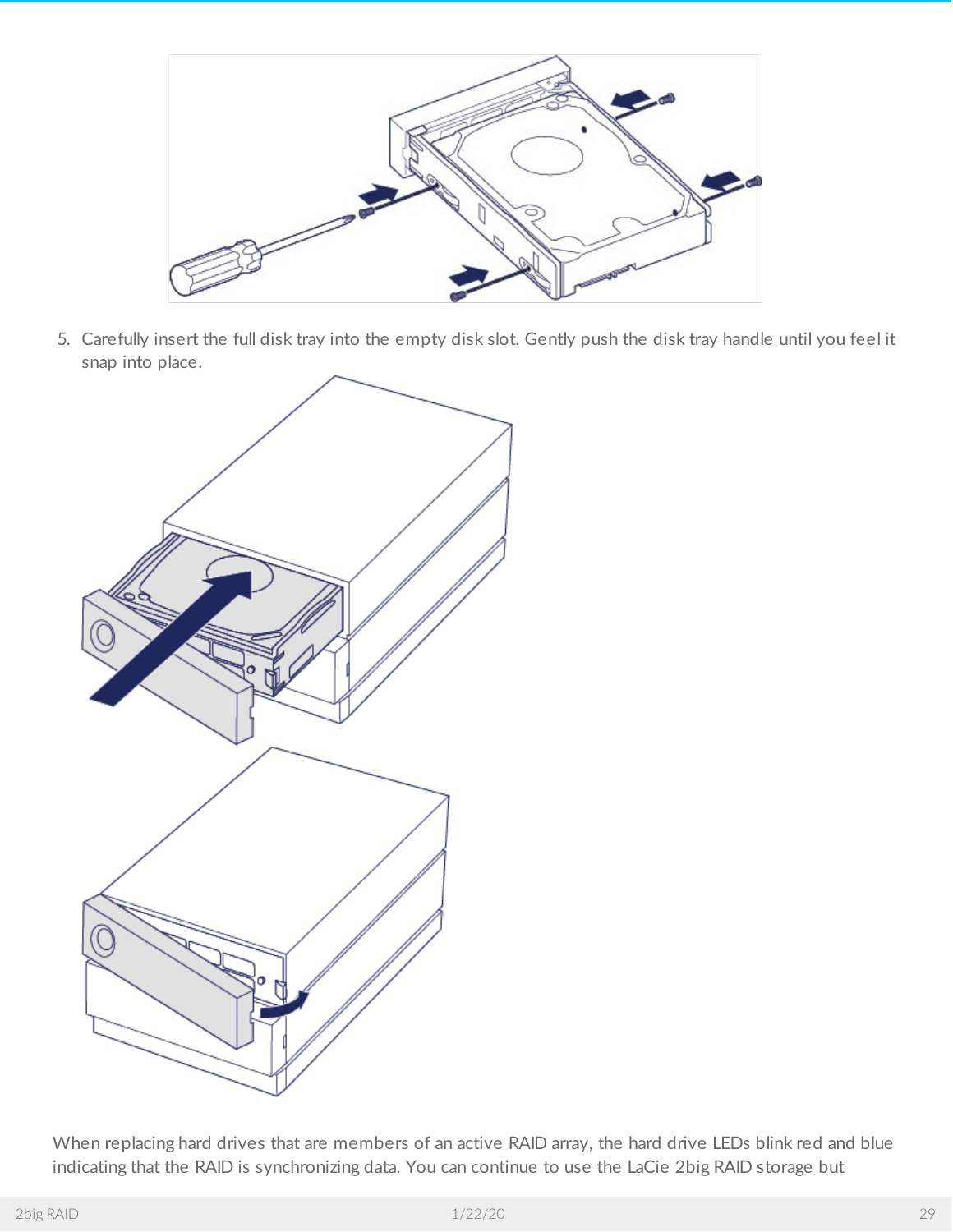## <span id="page-29-0"></span>**LaCie 2big RAID enclosure: non-serviceable components**

The components inside the chassis are NOT hot-swappable and are NOT serviceable at any location outside of LaCie-approved service centers. Removing the cover voids your product's warranty. Additionally, removing, replacing or changing any part in the enclosure or, performing any action that involves the components in the enclosure, voids the product's warranty. If you are experiencing hardware errors or failure, contact LaCie support for assistance.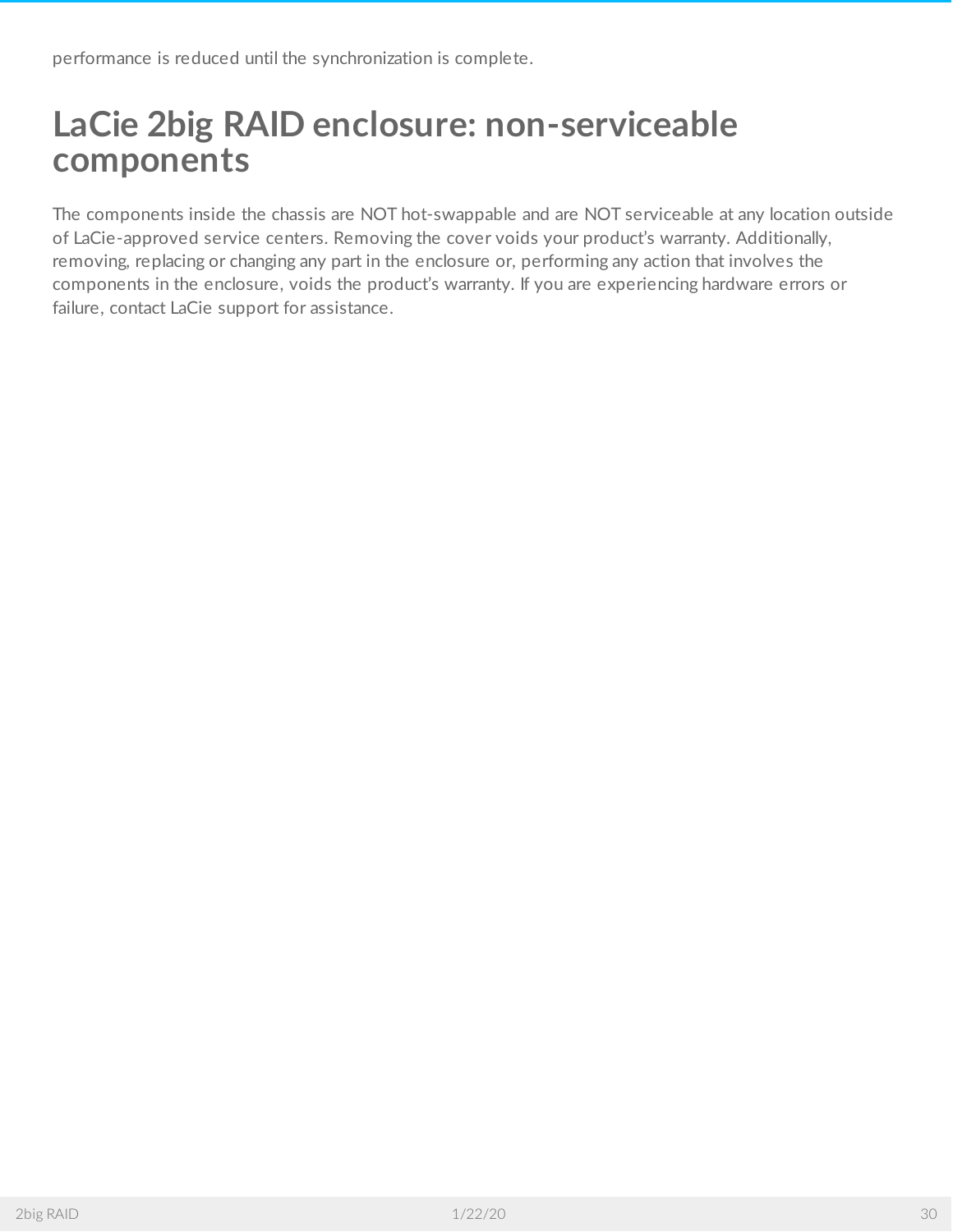# <span id="page-30-0"></span>Optional Formatting and Partitioning

LaCie 2big RAID is delivered formatted in exFAT for compatibility with both Windows and Mac computers. If you use 2big RAID with only one type of computer, you can optimize file copy performance by formatting the drive in the native file system for your operating system—NTFS for Windows or HFS+ for Macs. There are two ways you can optimize performance:

| <b>Toolkit Optimize</b> | Format your drive for optimal performance with just a few simple clicks.                            |
|-------------------------|-----------------------------------------------------------------------------------------------------|
| Manual formatting       | Use Disk Management (Windows) or Disk Utility (Mac) to format your drive in non-<br>native formats. |

## <span id="page-30-1"></span>**About file system formats**

**NTFS**—The native file system for Windows. macOS can read NTFS volumes but cannot natively write to them.

**Mac OS Extended (HFS+)**—The native hard drive file system for macOS. Windows cannot natively read or write to HFS+ (journaled) volumes. This is the best format if you intend to use LaCie 2big RAID with Time Machine.

**APFS (Apple File System)**—An Apple file system optimized for solid state drives (SSDs) and flash-based storage systems. While you can format your hard disk drive (HDD) in APFS, performance may be degraded when files on the drive are routinely subjected to extensive editing (for example, large-scale image, video, audio, and music editing). Note the following restrictions:

- You cannot use an APFS-formatted disk as your Time Machine backup drive. Format LaCie 2big RAID to HFS+ if you intend to use it with Time Machine.
- APFS is only supported on macOS 10.13 or later.

**exFAT**—Compatible with Mac and Windows. exFAT is not a journaled file system which means it can be more susceptible to data corruption when errors occur or the drive is not disconnected properly from the computer.

**FAT32**—Compatible with Mac and Windows. However, FAT32 is a legacy file system designed for low capacity hard drives and it is not recommended for modern hard drives or operating systems. A FAT32 partition can reach up to 32GB when formatted on a Windows PC.

#### <span id="page-30-2"></span>**How to choose the file system format**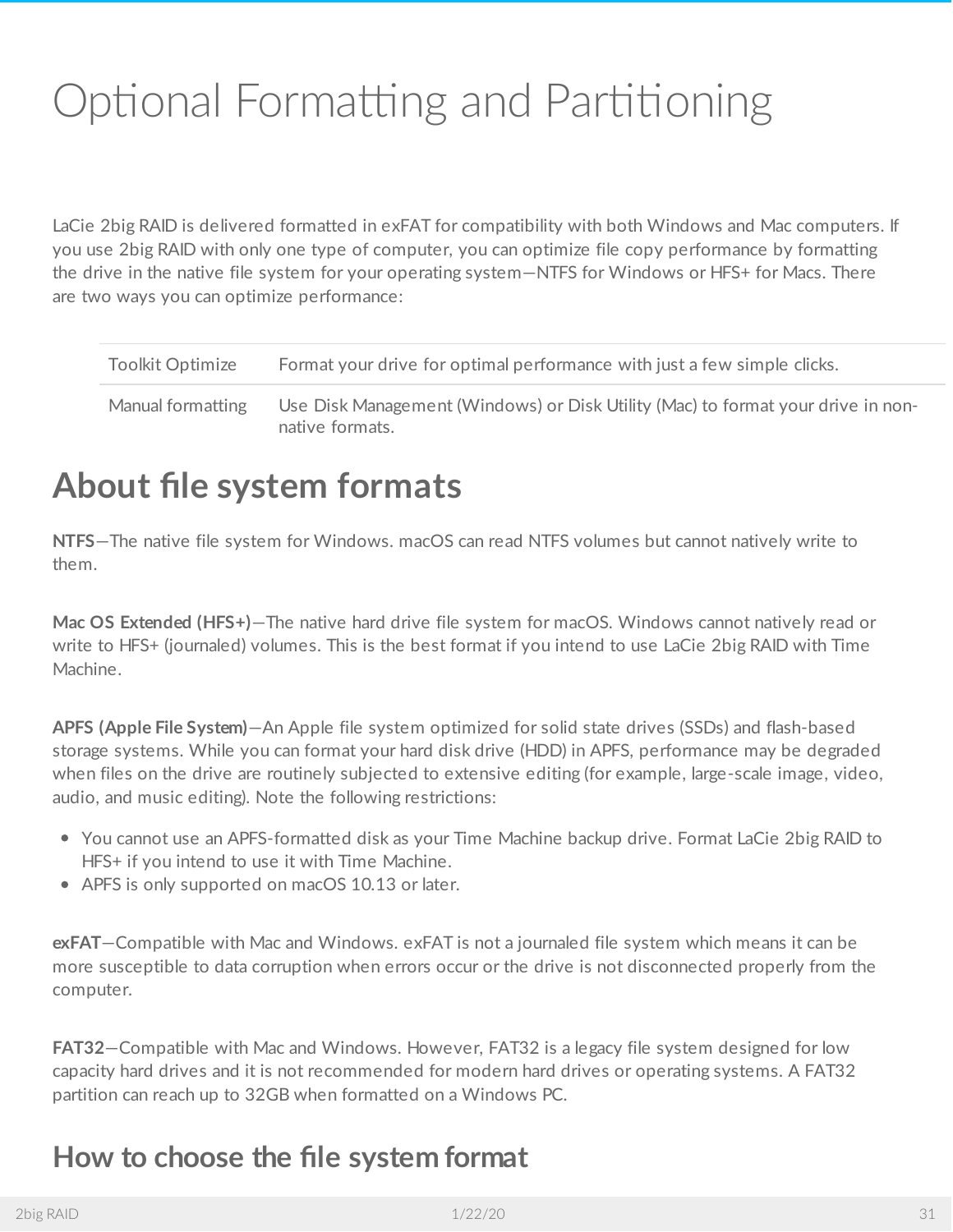#### **Use NTFS if:**

…you connect the storage device to Windows computers, and you don't need to allow a Mac to write to the disk.

#### **Use HFS+ if:**

…you connect the storage device to Mac computers, and you don't need to allow a Windows computer to read or write to the disk. HFS+ is the only format compatible with Time Machine.

#### **Use exFAT if:**

…you need to allow both Mac and Windows computers to read and write to the disk.

**You can use FAT32 if:**

…you connect the storage device to older Windows and Mac computers. FAT32 is not recommended for modern operating systems and computers.

#### <span id="page-31-0"></span>**Toolkit Optimize**

Toolkit provides a quick and simple means of initially optimizing the drive for best performance.

**Learn more**

Toolkit [Optimize](http://www.lacie.com/manuals/software/toolkit/optimize)

#### <span id="page-31-1"></span>**Manual formatting**

Use the steps below to manually format and partition a storage device.

Formatting erases everything on the storage device. Seagate highly recommends that you **back up all data** on your storage device before performing the steps below. Seagate is not responsible for any data lost due to formatting, partitioning, or using a Seagate storage device. U

#### <span id="page-31-2"></span>**Mac**

#### <span id="page-31-3"></span>**macOS version 10.11 and later**

- 1. Open the Finder and go to Applications > Utilities > Disk Utility.
- 2. In the sidebar to the left, select your LaCie 2big RAID.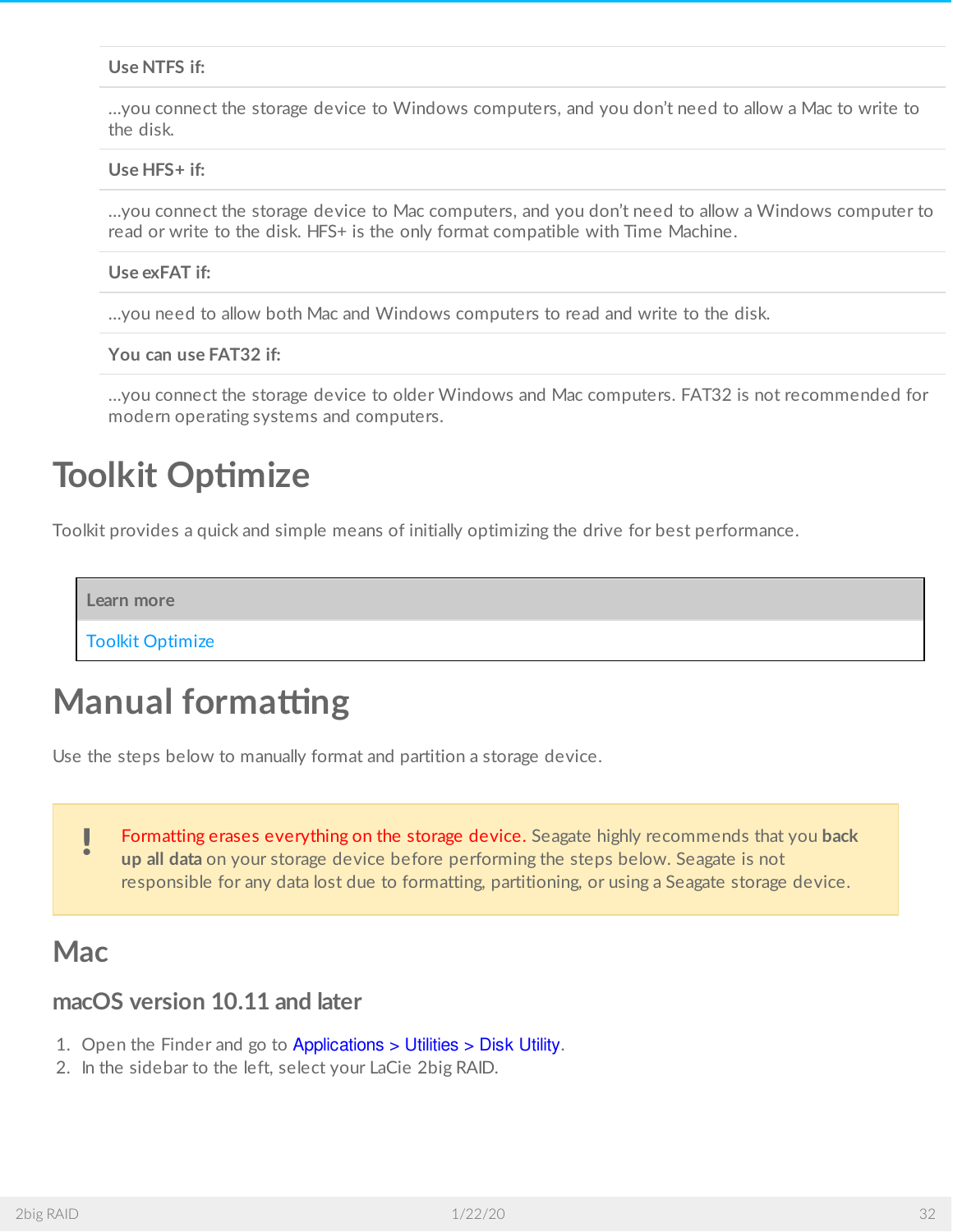**macOS starting version 10.13**—Make sure to select the disk and not just the volume. If you don't see two entries listed in the sidebar, change the view in disk utility to show both the drive and the volume. The view button is in the upper left side of the Disk Utility window. Change the view to Show All Devices. This feature was introduced in macOS 10.13 and is not available in 10.11 or 10.12.



3. Select Erase.

al

- 4. A dialog box opens. Enter a name for the drive. This will be the name displayed when the drive mounts.
- 5. For Format, select OS X Extended (Journaled).
- 6. For Scheme, select GUID Partition Map.
- 7. Click Erase.
- 8. Disk Utility formats the drive. When it's finished, click Done.

#### <span id="page-32-0"></span>**Windows**

- 1. Make sure the storage device is connected to and mounted on the computer.
- 2. Go to Search and then type diskmgmt.msc. In the search results, double-click Disk Management.
- 3. From the list of storage devices in the middle of the Disk Management window, locate your LaCie device.
- 4. The partition must be available to format. If it is currently formatted, right click on the partition and then choose Delete.
- 5. To create a new partition, right click on the volume and select New Simple Volume. Follow the on-screen instructions when the New Simple Volume Wizard appears.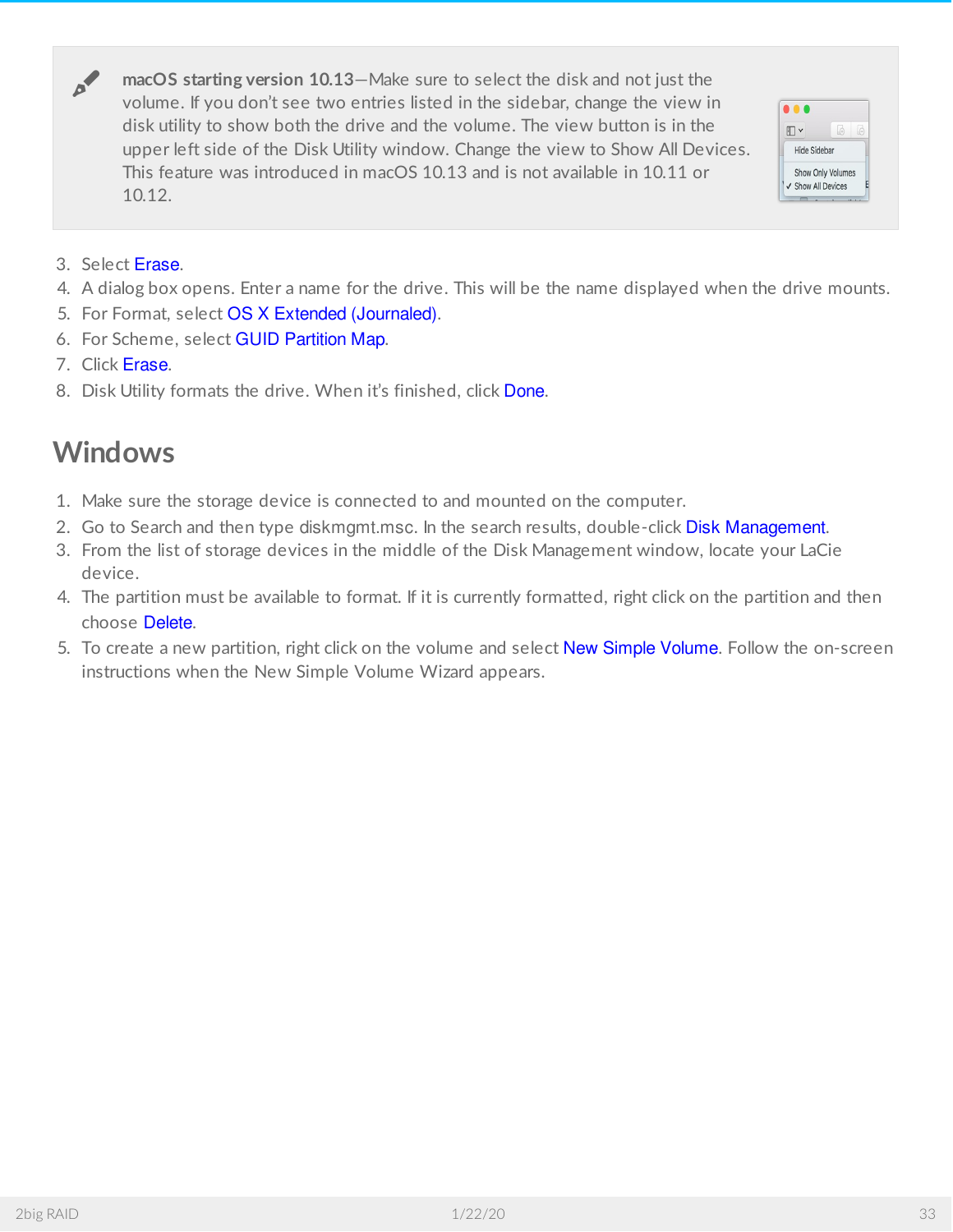# <span id="page-33-0"></span>Safely Remove LaCie 2big RAID From Your Computer

Always eject a storage drive from your computer before physically disconnecting it. Your computer must perform filing and housekeeping operations on the drive before it is removed. Therefore, if you unplug the drive without using the operating system's software, your files can become corrupt or damaged.

## <span id="page-33-1"></span>**Mac**

There are several ways you can eject your device from a Mac. See below for two options.

#### <span id="page-33-2"></span>**Eject via Finder window**

- 1. Open a Finder window.
- 2. On the sidebar, go to Devices and locate the drive you want to eject. Click the eject symbol to the right of the drive name.
- 3. Once the device disappears from the sidebar or, the Finder window closes, you can disconnect the interface cable from your Mac.

#### <span id="page-33-3"></span>**Eject via Desktop**

- 1. Select the desktop icon for your device and drag it to the Trash.
- 2. When the device icon is no longer visible on your desktop, you can physically disconnect the device from your Mac.

## <span id="page-33-4"></span>**Windows**

Use the Safely Remove tool to eject a device.

1. Click the Safely Remove icon in your Windows System Tray to view the devices you can eject.

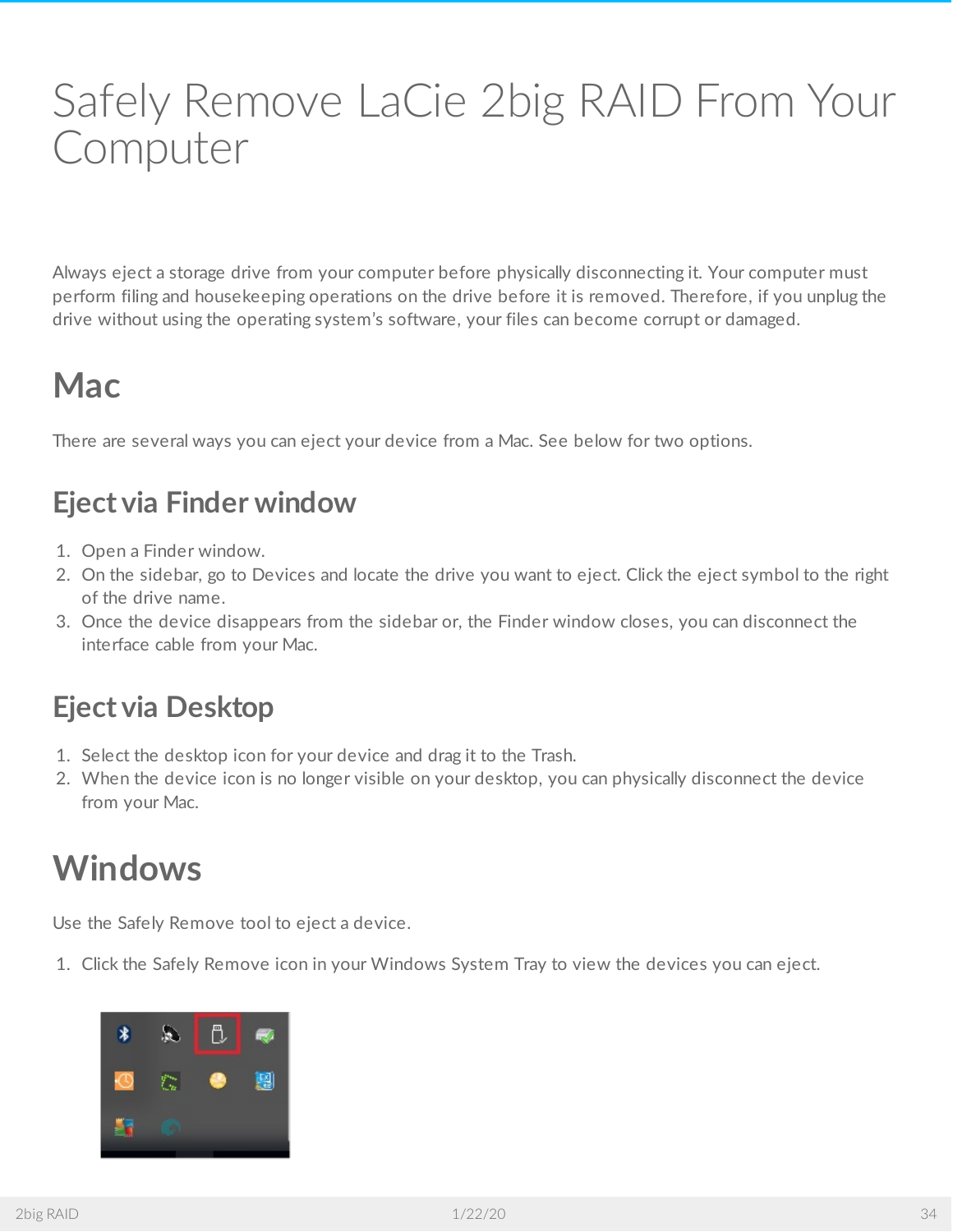- 2. If you don't see the Safely Remove Hardware icon, click the Show hidden icons arrow in the system tray to display all icons in the notification area.
- 3. In the list of devices, choose the device you want to eject. Windows displays a notification when it is safe to remove the device.
- 4. Disconnect the hard drive from the computer.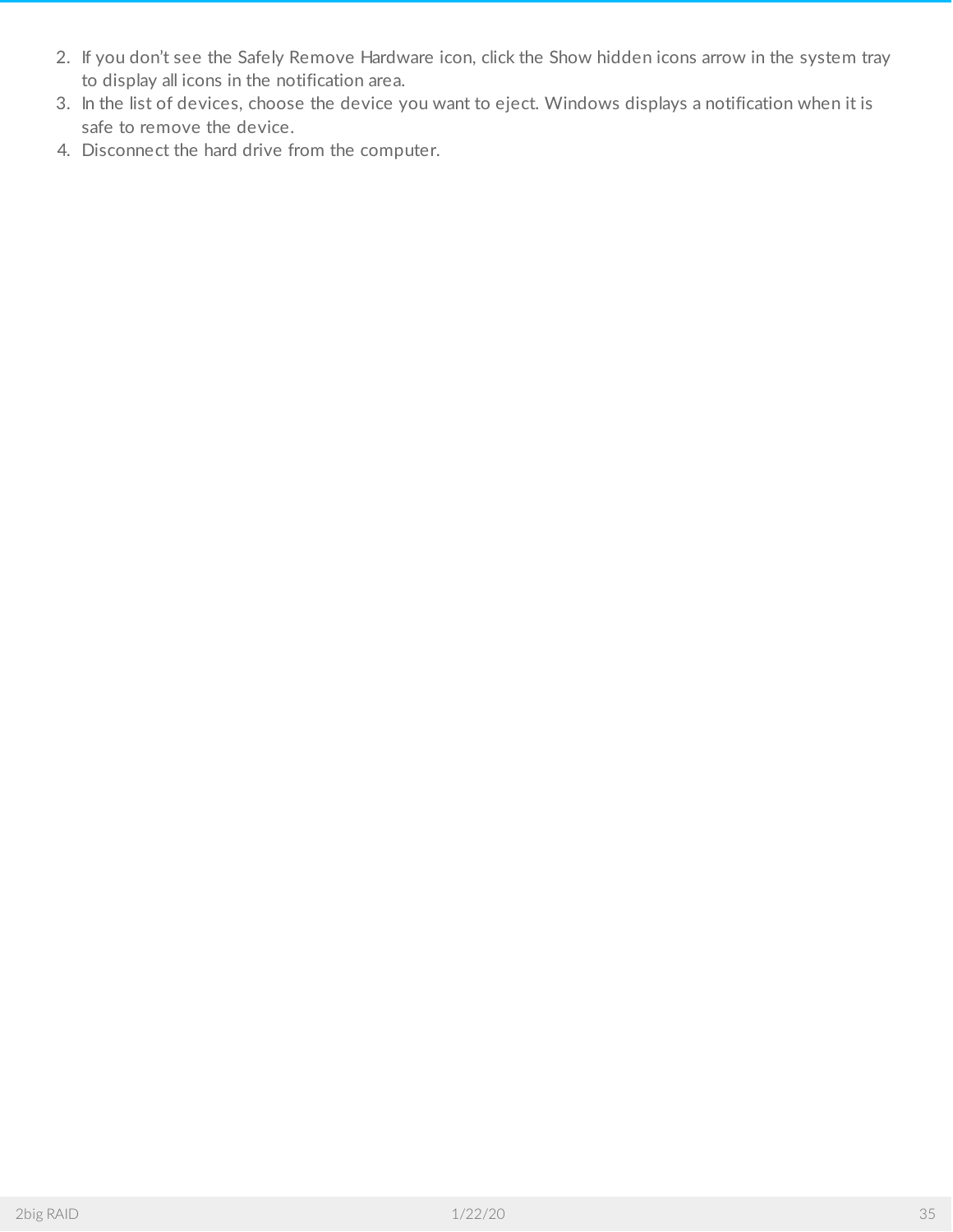# <span id="page-35-0"></span>Frequently Asked Questions

For help setting up and using your LaCie hard drive, review the frequently asked questions below. For additional support resources, go to [www.lacie.com/support/2big-raid](https://www.lacie.com/support/2big-raid).

## <span id="page-35-1"></span>**All users**

#### <span id="page-35-2"></span>**Problem: My file transfers are too slow**

Q: Are both ends of the USB cable firmly attached?

A: Review troubleshooting tips for cable connections below:

- Check both ends of the USB cable and make sure that they are fully seated in their respective ports.
- Try disconnecting the cable, waiting 10 seconds, and then reconnecting it.
- Try a different USB cable.

Q: Is the hard drive connected to a Hi-Speed USB 2.0 port on your computer or hub?

A: If your hard drive is connected to a Hi-Speed 2.0 port or hub, the inferior performance is normal. LaCie 2big RAID performance will improve when it is connected to a USB 3.1 port or a SuperSpeed USB 3.0 port. Otherwise, the device operates at slower USB transfer rates.

Q: Are there other USB devices connected to the same port or hub?

A: Disconnect other USB devices and see if the hard drive's performance improves.

#### <span id="page-35-3"></span>**Problem: I have an older computer with USB 2.0 ports**

Q: Will my hard drive's USB 3.1 Gen 2 port work with my computer's USB 2.0 port?

A: Yes, the cable end that plugs into the computer (USB Type A) is compatible with both USB 3.0 and USB 2.0. Make certain to use the included cable with the correct USB Type A connector. However, the transfer rates are much slower with USB 2.0.

#### <span id="page-35-4"></span>**Problem: I must use a USB hub for my USB devices**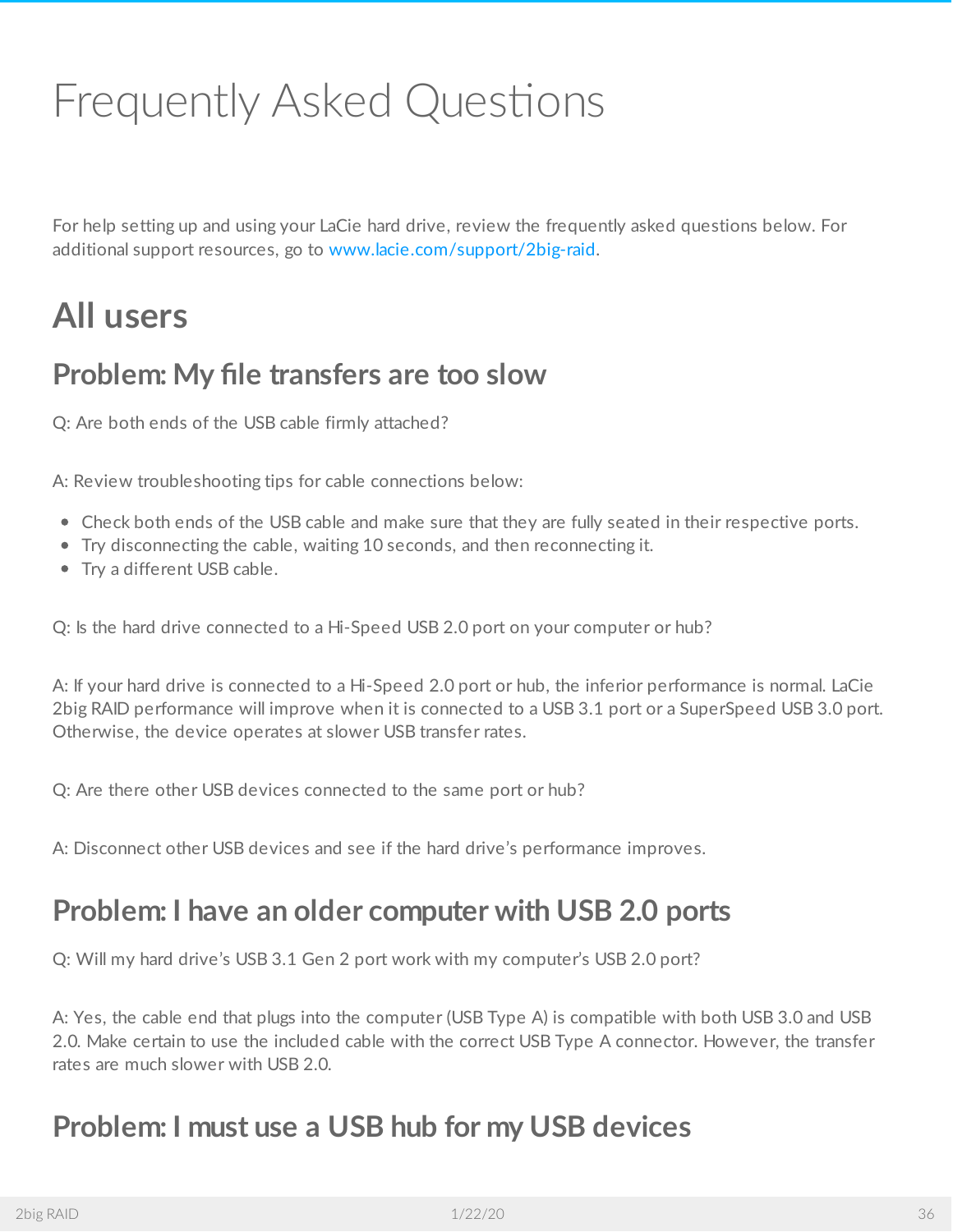Q: Can I use my hard drive with a USB hub?

A: Yes, the hard drive can be connected to a USB hub. If you use a hub and encounter detection problems, slower than normal transfer rates, random disconnection from your computer or other unusual issues, try connecting the hard drive directly to the computer's USB port.

Please note that USB 2.0 hubs limit your hard drive's transfer rates to USB 2.0 speeds.

#### <span id="page-36-0"></span>**Problem: I'm receiving file transfer error messages**

Q: Did you get an "Error -50" message while copying to a FAT32 volume?

A: When copying files or folders from a computer to a FAT32 volume, certain characters in the names cannot be copied. These characters include, but are not limited to:  $? \leq / \$ :

Check your files and folders to ensure that these characters are not in the names.

If this is a recurring problem or you cannot find files with incompatible characters, consider reformatting the drive to NTFS (Windows users) or HFS+ (Mac users). See Optional Formatting and Partitioning.

Q: Did you get an error message telling you that the drive has been disconnected when coming out of sleep mode?

A: Ignore this message since the drive remounts on the desktop despite the pop-up. LaCie drives conserve power by spinning down when you set your computer to sleep mode. When the computer awakes from sleep mode, the drive may not have enough time to spin up, causing the pop-up to appear.

### <span id="page-36-1"></span>**Mac**

#### <span id="page-36-2"></span>**Problem:The hard drive icon does not appear on my desktop**

Q: Is your Finder configured to hide hard drives on the desktop?

A: Go to Finder and then check Preferences > General tab > Show these items on the desktop. Confirm that Hard Disks is selected.

Q: Is your hard drive mounting in the operating system?

A: Open Disk Utility at Go > Utilities > Disk Utility. If the hard drive is listed in the left-hand column, check your Finder preferences to see why it is not displayed on the desktop (review the question above).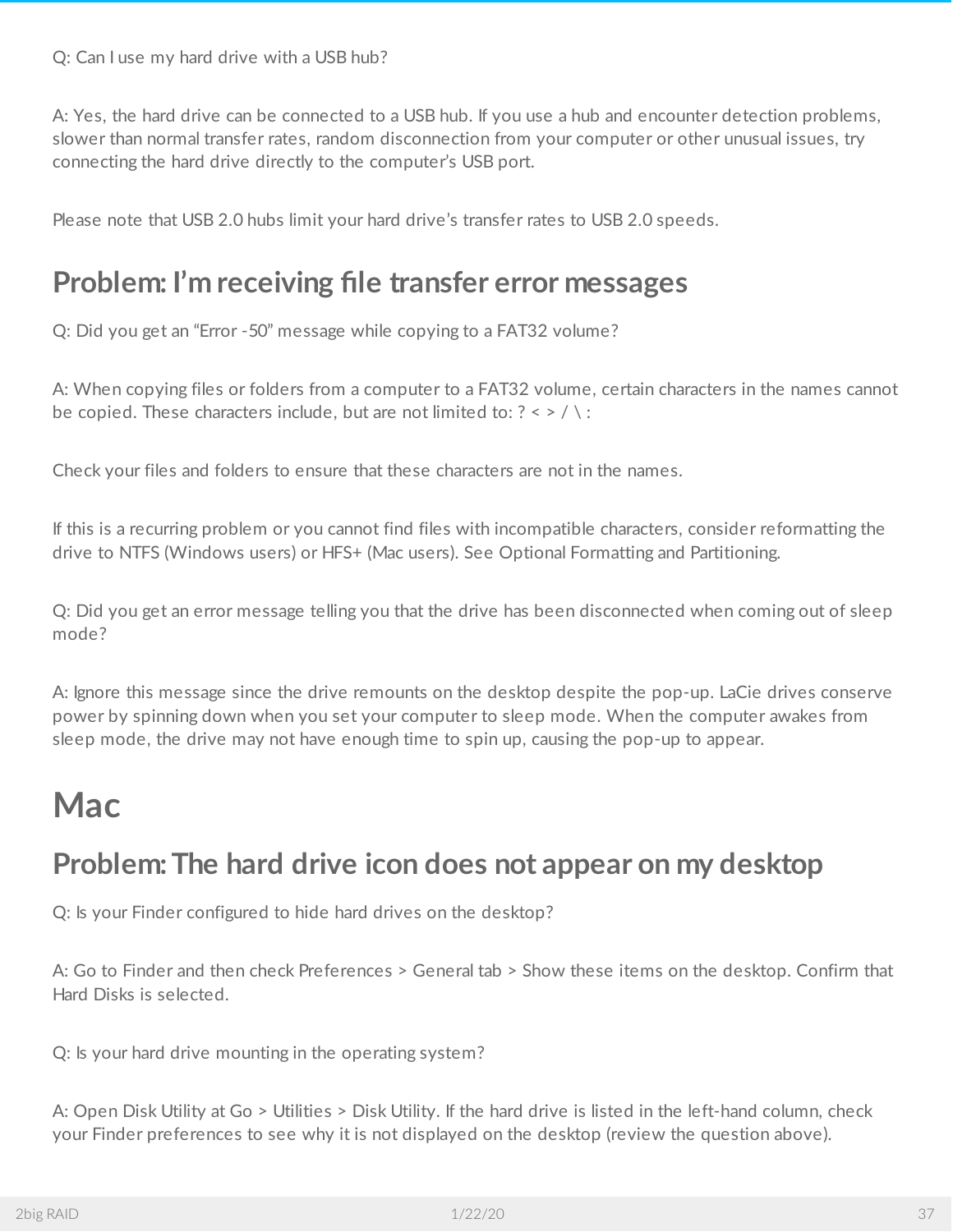Q: Did you follow the correct installation steps for your operating system?

A: Review the installation steps in Getting Connected.

## <span id="page-37-0"></span>**Windows**

#### <span id="page-37-1"></span>**Problem:The hard drive icon doesn't appear in Computer**

Q: Is the hard drive listed in Device Manager?

A: All drives appear in at least one place in Device Manager.

Type Device Manager in Search to launch it. Look in the Disk Drives section and, if necessary, click the Plus (+) icon to view the full list of devices. If you're uncertain that your drive is listed, safely unplug it and then reconnect it. The entry that changes is your LaCie hard drive.

Q: Is your hard drive listed next to an unusual icon?

A: Windows Device Manager usually provides information about failures with peripherals. While the Device Manager can assist with troubleshooting most problems, it may not display the exact cause or provide a precise solution.

An unusual icon next to the hard drive can reveal a problem. For example, instead of the normal icon based on the type of device, it has an exclamation point, question mark or an X. Right click this icon and then choose Properties. The General tab provides a potential reason why the device is not working as expected.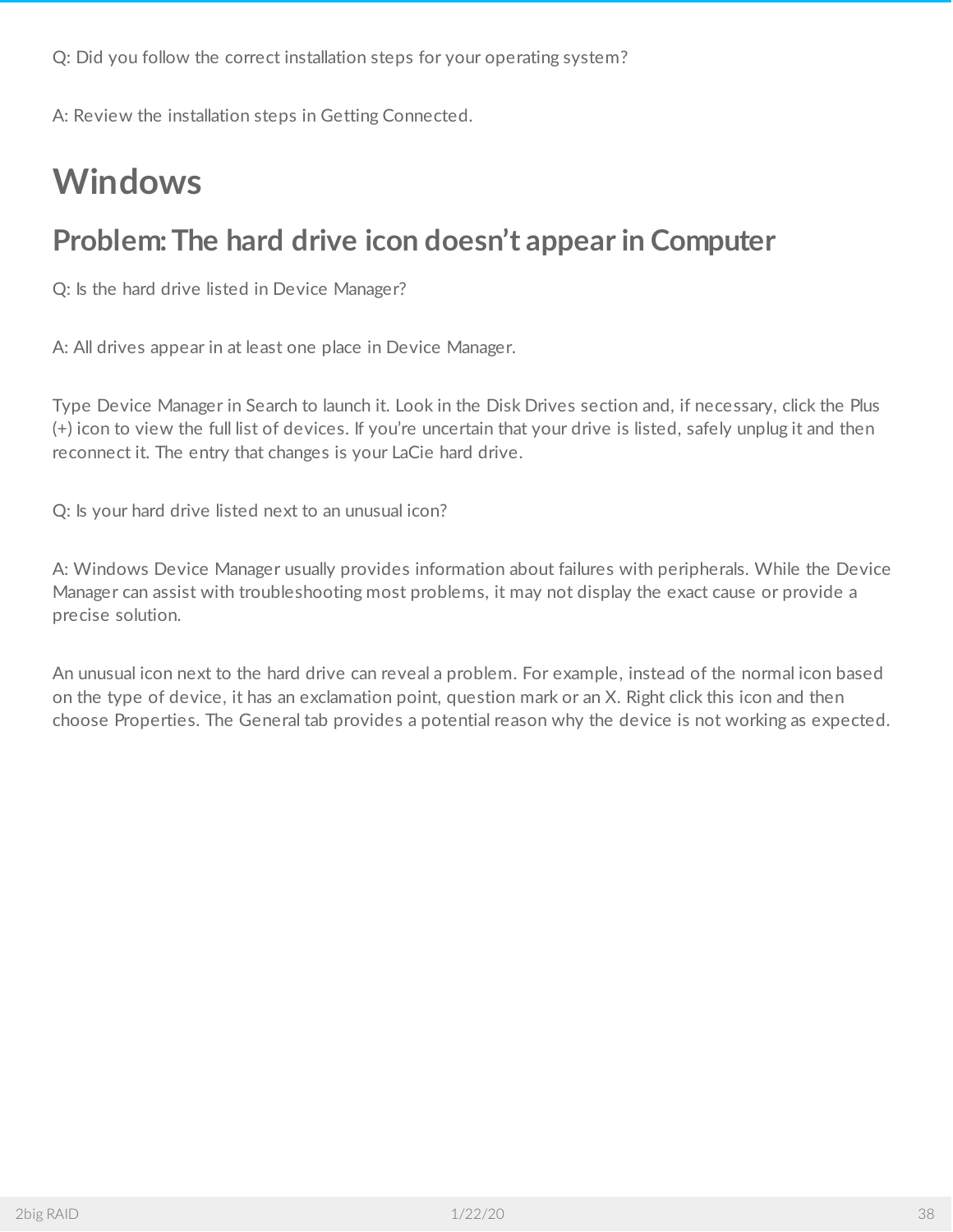# <span id="page-38-0"></span>Regulatory Compliance

Product Name LaCie 2big RAID

Regulatory Model Number LRDMU04

## <span id="page-38-1"></span>**China RoHS**



China RoHS 2 refers to the Ministry of Industry and Information Technology Order No. 32, effective July 1, 2016, titled Management Methods for the Restriction of the Use of Hazardous Substances in Electrical and Electronic Products. To comply with China RoHS 2, we determined this product's Environmental Protection Use Period (EPUP) to be 20 years in accordance with the Marking for the Restricted Use of Hazardous Substances in Electronic and Electrical Products, SJT 11364-2014.

中国 RoHS 2 是指 2016 年 7 月 1 日起施行的工业和信息化部令第 32 号"电力电子产品限制使用有害物质管理办 法"。为了符合中国 RoHS 2 的要求,我们根据"电子电气产品有害物质限制使用标识"(SJT 11364-2014) 确定本产品 的环保使用期 (EPUP) 为 20 年。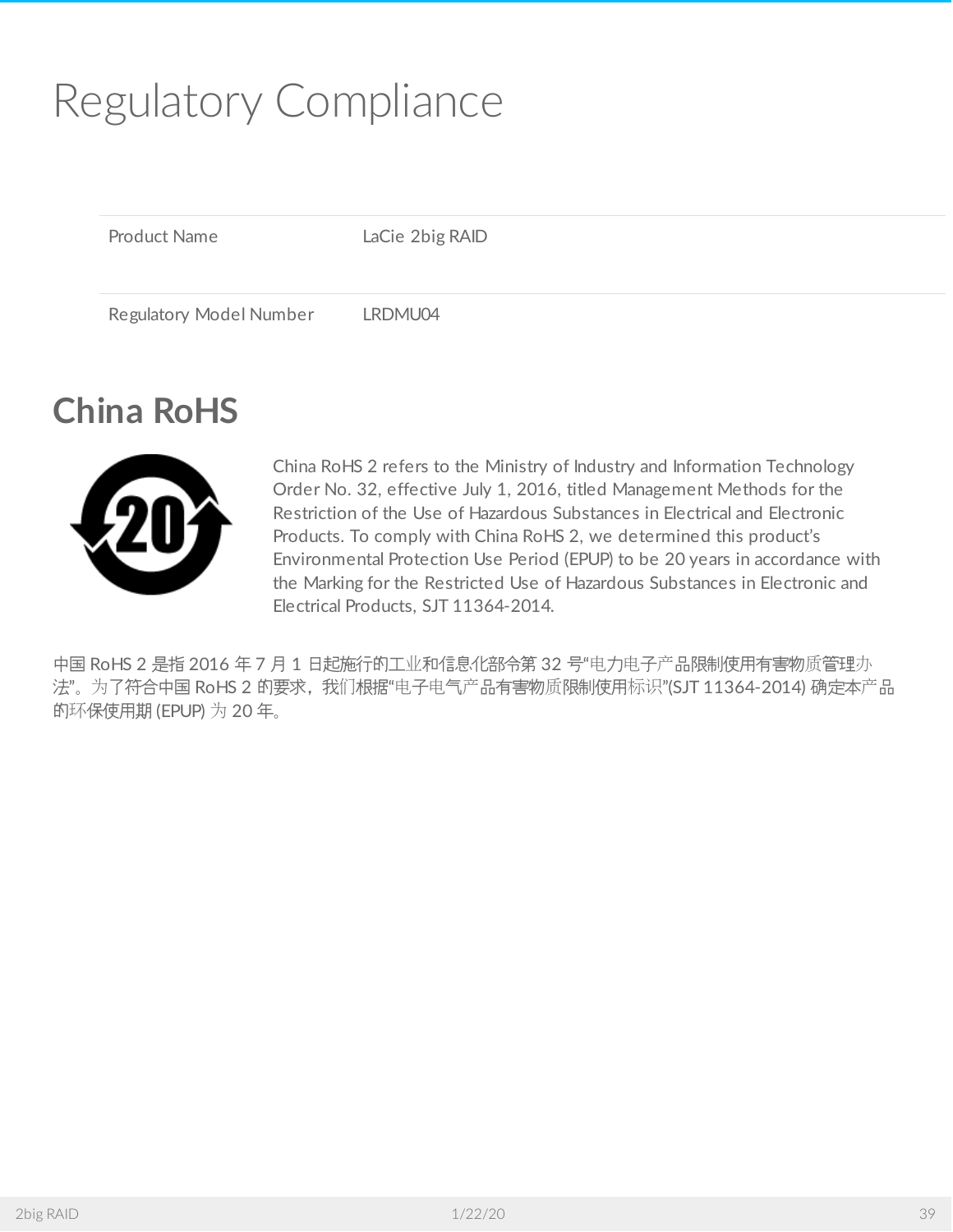|                                              | 有害物质      |           |           | <b>Hazardous Substances</b> |               |                 |
|----------------------------------------------|-----------|-----------|-----------|-----------------------------|---------------|-----------------|
| 部件名称<br>Part Name                            | 铅<br>(Pb) | 汞<br>(Hg) | 镉<br>(Cd) | 六价铬<br>$(Cr + 6)$           | 多溴联苯<br>(PBB) | 多溴二苯醚<br>(PBDE) |
| 硬盘驱动器<br>HDD                                 | X         | Ο         | O         | O                           | O             | O               |
| 外接硬盘印刷电路板<br><b>Bridge PCBA</b>              | x         | O         | O         | О                           | Ο             | О               |
| 电源 (如果提供)<br>Power Supply (if provided)      | X         | Ο         | О         | О                           | Ο             | О               |
| 接口电缆 (如果提供)<br>Interface cable (if provided) | X         | O         | O         | O                           | O             | O               |
| 其他外壳组件<br>Other enclosure components         | O         | O         | O         | О                           | Ο             | О               |

本表格依据 SJ/T 11364 的规定编制。

This table is prepared in accordance with the provisions of SJ/T 11364-2014

O: 表示该有害物质在该部件所有均质材料中的含量均在 GB/T 26572 规定的限量要求以下。

O: Indicates that the hazardous substance contained in all of the homogeneous materials for this part is below the limit requirement of GB/T26572.

X: 表示该有害物质至少在该部件的某一均质材料中的含量超出 GB/T 26572 规定的限量要求。

X: Indicates that the hazardous substance contained in at least one of the homogeneous materials used for this part is above the limit requirement of GB/T26572.

## <span id="page-39-0"></span>**Taiwan RoHS**

Taiwan RoHS refers to the Taiwan Bureau of Standards, Metrology and Inspection's (BSMI's) requirements in standard CNS 15663, Guidance to reduction of the restricted chemical substances in electrical and electronic equipment. Beginning on January 1, 2018, Seagate products must comply with the "Marking of presence" requirements in Section 5 of CNS 15663. This product is Taiwan RoHS compliant. The following table meets the Section 5 "Marking of presence" requirements.

台灣RoHS是指台灣標準局計量檢驗局(BSMI)對標準CNS15663要求的減排電子電氣設備限用化學物質指引。從2018 年1月1日起,Seagate産品必須符合CNS15663第5節「含有標示」要求。本産品符合台灣RoHS。 下表符合第5節 「含有標示」要求。